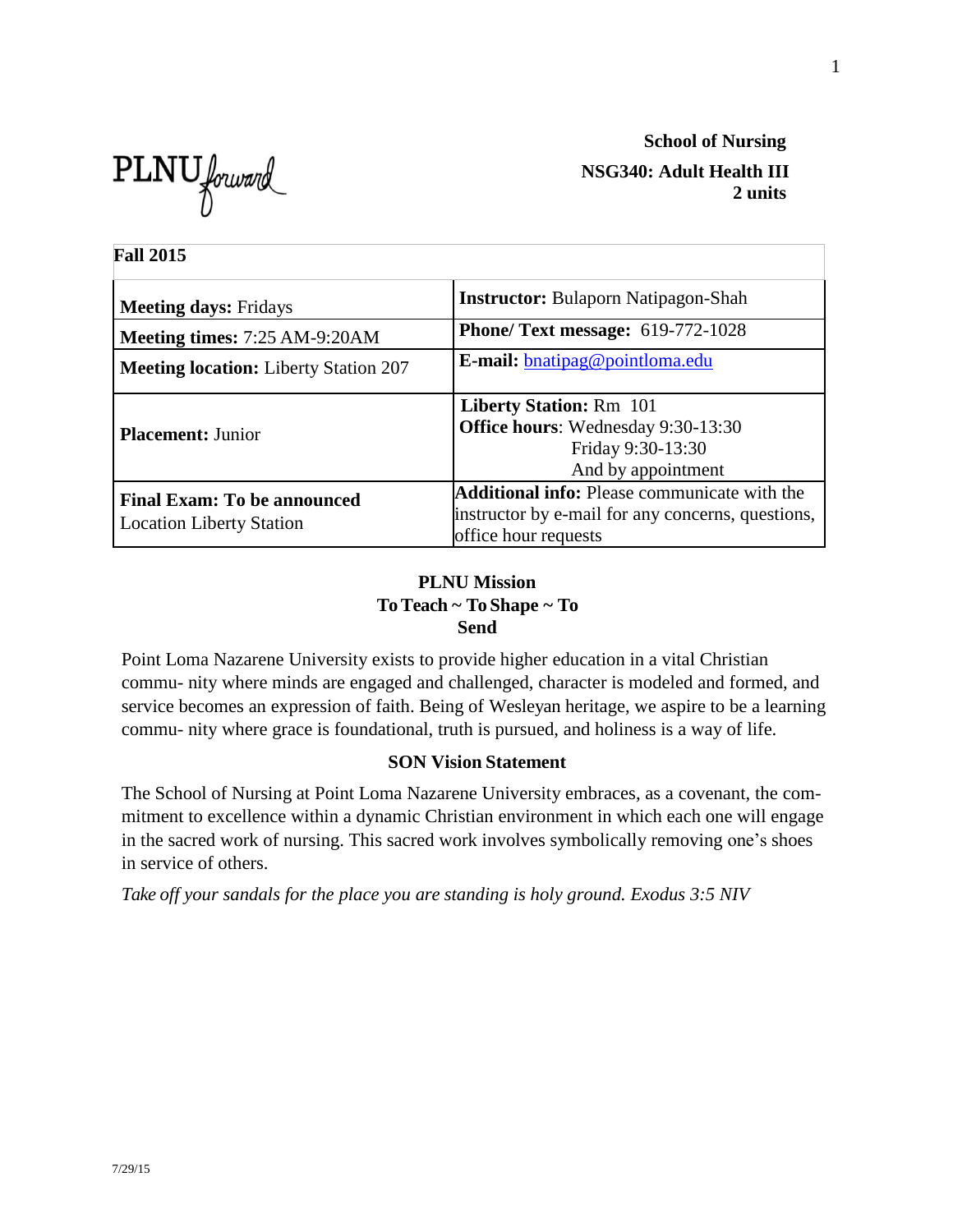#### **SON Mission Statement**

The School of Nursing at Point Loma Nazarene University exists to support the university Wes- leyan mission and to provide an interdisciplinary learning program of excellence. Graduates of the SON are distinctly identified by grace, truth and holiness, serving others after the example of Christ, as they are sent to fulfill their calling as professional nurses.

*So He got up from the meal, took off His outer clothing, and wrapped a towel around His waist. After that, He poured water into a basin and began to wash His disciple's feet, drying them with* a *towel that was wrapped around Him. John 13: 4-5 NIV*

*Now that I, your Lord and Teacher, have washed your feet, you also should wash one another's feet. I have set you an example that you should do as I have done for you. John 13: 14-15 NIV*

# Faculty reserves the right to make necessary schedule changes to this syllabus as the semester progresses.

Every attempt will be made to minimize the inconvenience to the student in the event of a change to the syllabus. Students will be notified of changes via Canvas announcement section, with accompanying email notification, in a timely manner

#### **COURSE DESCRIPTION:**

Nursing 340 Nursing of Families: Adult Health III (2 units).

Focuses on nursing theory in the care of clients who have complex health alterations and in- cludes collaboration with their families. Advanced concepts of adult health and critical care nursing are the basis for the course.

Prerequisite(s): Junior standing in Nursing program. Concurrent: NSG 341.

**PREREQUISITES:** Current Junior standing in the nursing program.

Note: A minimum grade of "C" must be achieved in all prerequisite courses for course eligibili- ty.

**COREQUISITE:** Nursing 341 Nursing of Families: Adult Health III Clinical Practicum Note: A minimum grade of "C" must be achieved in all co-requisite courses in order to progress in the program.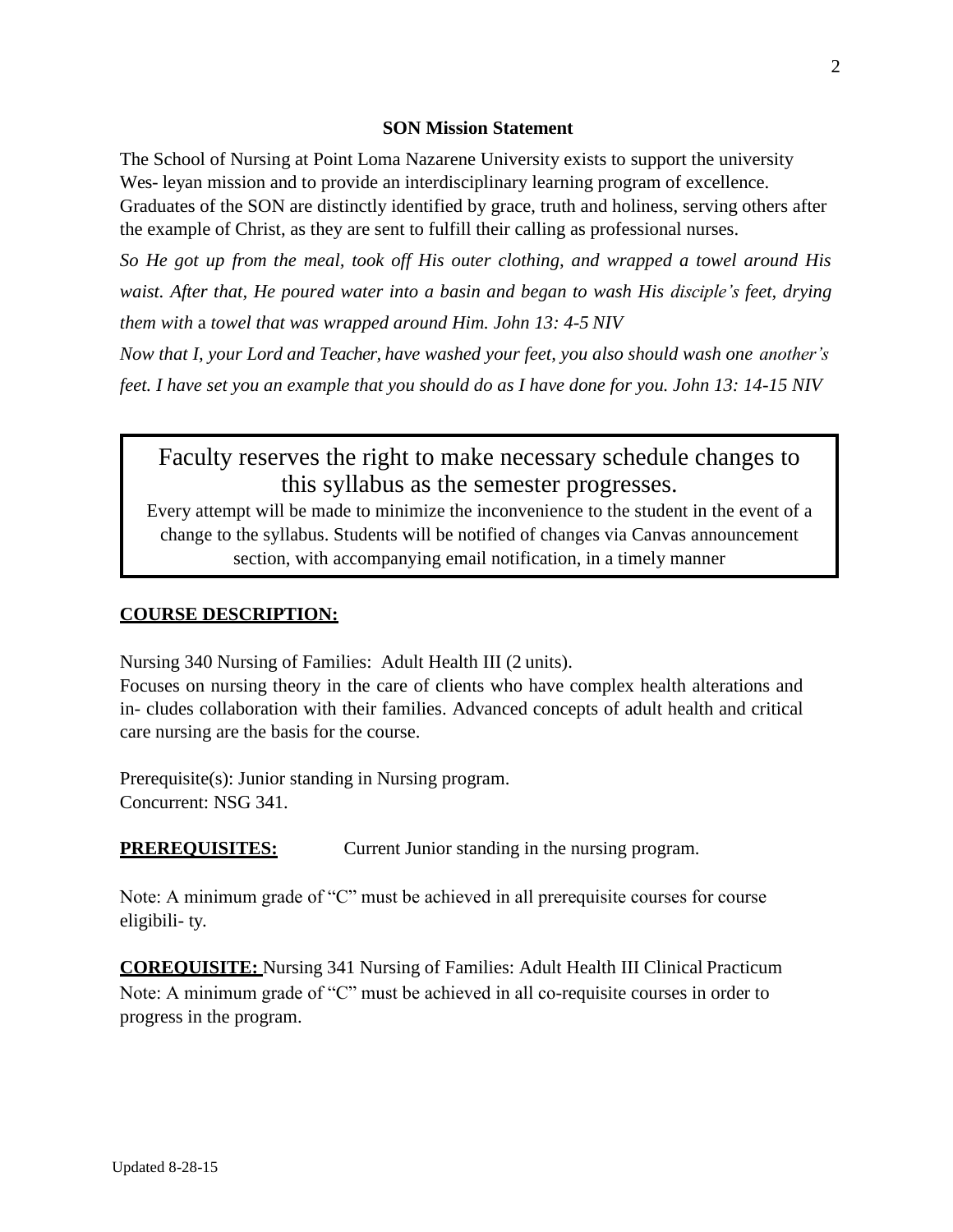**COURSE LEARNING OUTCOMES:** Upon completion of NSG 340, the student will meet the following course outcomes:

## **Inquiring Faithfully:**

Student will demonstrate knowledge, skill and behavior of the evidence-based practice of nursing which integrates growth in reasoning, analysis, decision-making and the application of theory with the goal of advocating for others and/or self. This includes holistic nursing skills and the nursing process.

## **Leading Faithfully:**

The student will incorporate a foundational relationship with Christ and others and embrace a willingness to serve others in the midst of life circumstances (e.g., illness, injustice, poverty). The student will role-model the need for "Sabbath Rest" as a means of personal renewal, and true care of the self, so that service to others is optimally achieved. The student will incorporate the characteristics of a servant leader including: humility, courage, forgiveness, discernment.

## **Communicating Faithfully:**

The student will actively engage in the dynamic interactive process that is interpersonal and interpersonal with the goal of advocating for others and/or self. This includes effective, culturally appropriate communication, conveys information, thoughts, actions and feelings through the use of verbal and nonverbal skills.

## **Following Faithfully:**

Defined as claiming the challenge from Florence Nightingale that nursing is a "divine imposed duty of ordinary work." The nursing student will integrate the *ordinary work* by complying with and adhering to regulatory and professional standards (e.g. ANA Code of Ethics, the California Board of Registered Nursing, Scope of Nursing Practice, SON Handbook). This includes taking responsibility, being accountable for all actions and treating others with respect anddignity.

## **Caring Faithfully:**

The student will embrace a calling to the ministry of compassionate care for all people in response to God's grace, which aims to foster optimal health and bring comfort in suffering and death.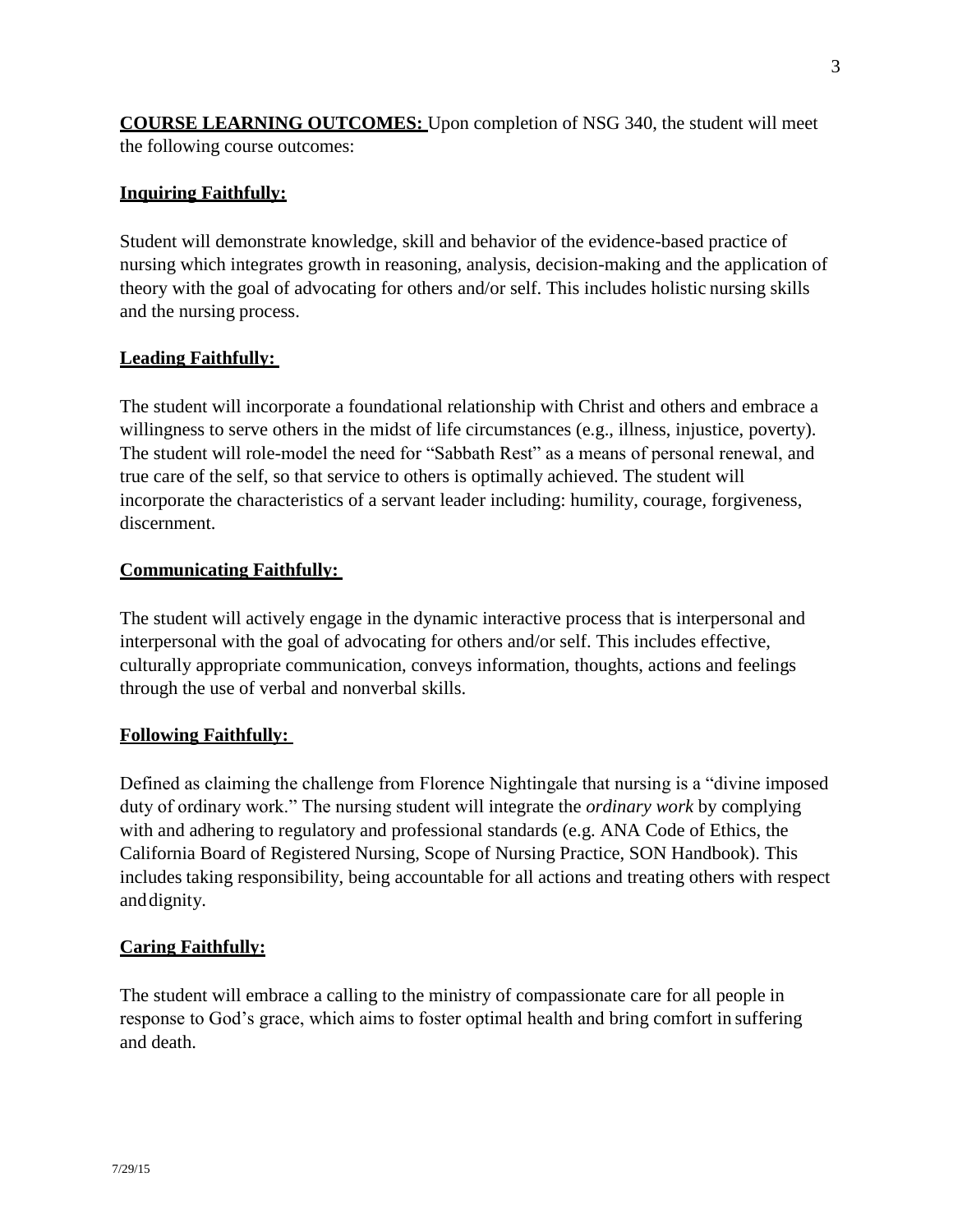## **COURSE CREDIT HOUR INFORMATION**

In the interest of providing sufficient time to accomplish the stated Course Learning Outcomes, this class meets the PLNU credit hour policy for a 2 unit class delivered over 13 weeks. Specific details about how the class meets the credit hour requirement can be provided upon request.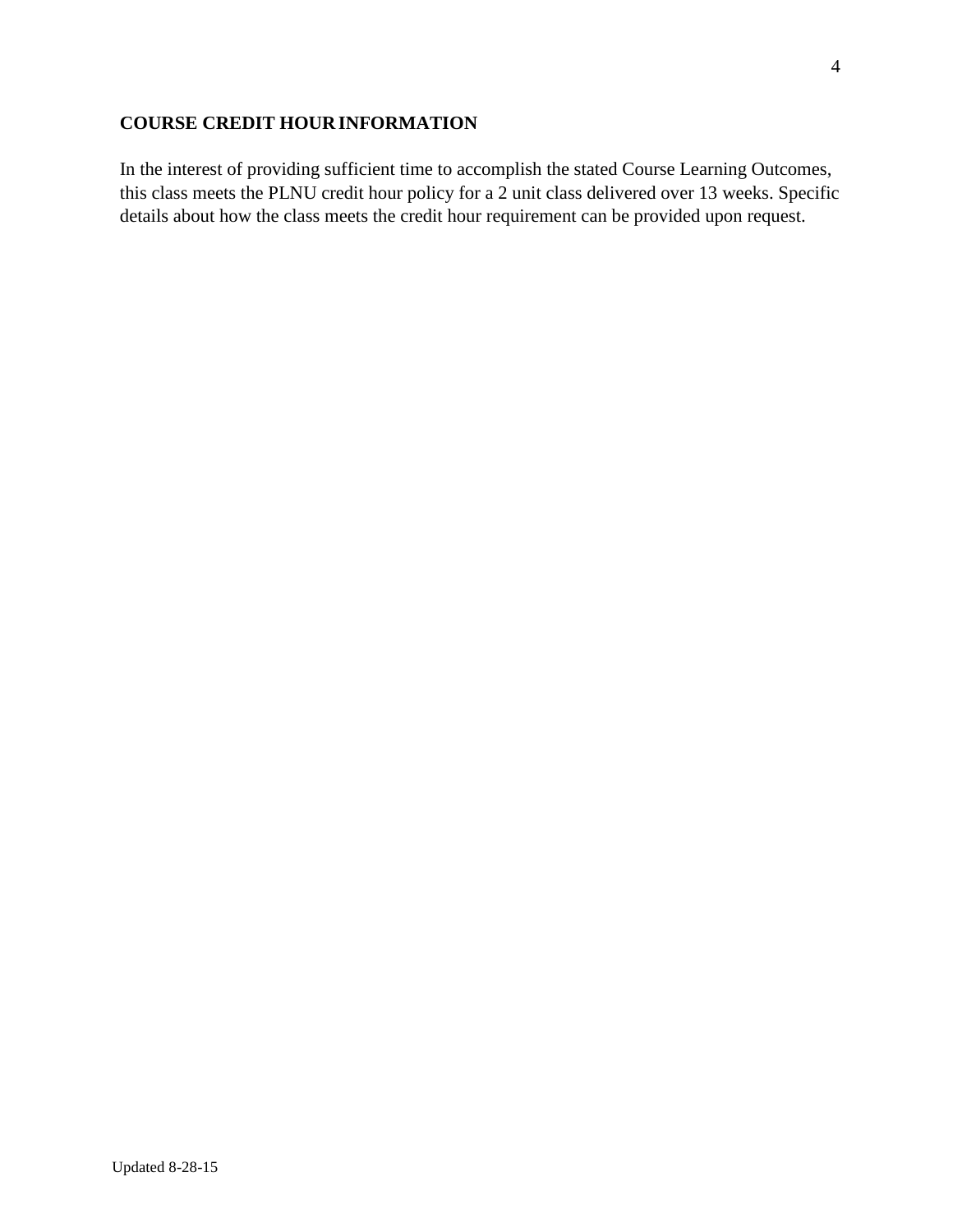| <b>Weeks</b>                         | <b>Weekly Topics/Chapters</b>                                                                                                                                                         | <b>Reading/Online</b><br>modules//Exams                                           |
|--------------------------------------|---------------------------------------------------------------------------------------------------------------------------------------------------------------------------------------|-----------------------------------------------------------------------------------|
| <b>Wk.1</b><br>Sept 4 <sup>th</sup>  | • Unit 2: Management of pain, sedation, agitation, and<br>delirium<br>• Unit 3 Cardiac Alterations: Introduction to<br>hemodynamic and oxygenation monitoring                         | Reading<br>$\bullet$ Chapter 9, 10<br>• Articles (Canvas)<br>$\bullet$ Chapter 14 |
| <b>Wk.2</b><br>Sept 11 <sup>th</sup> | • Unit 3 Cardiac Alterations (cont'd): CAD, MI,<br>Sudden Cardiac death, EKG monitoring, Abnormal<br>cardiac rhythms and management, Cardiovascular lab<br>assessment                 | Reading<br>$\bullet$ Chapter 15-16<br>• Articles (Canvas)                         |
| <b>Wk.3</b><br>Sept 18 <sup>th</sup> | • Unit 3: Cardiac Alterations (cont'd): Therapeutic<br>management of pace makers, ICD, fibrinolytic<br>therapy, catheter intervention, cardiac surgery, Intra-<br>aortic balloon pump | Reading<br>$\bullet$ Chapter 15-16<br>• Articles (Canvas)                         |
| <b>Wk.4</b><br>Sept 25 <sup>th</sup> | · Unit 9: Shock, Sepsis, Multiple Organ Dysfunction<br>Syndrome (MODS)                                                                                                                | Reading<br>• Chapter 35<br>• Articles (Canvas)<br>Exam #1 Unit $2 & 3$            |
| <b>Wk.5</b><br>Oct $2^{nd}$          | • Unit 4 Pulmonary Alterations: Acute respiratory<br>failure, Acute Lung injury, Pulmonary embolism                                                                                   | Reading<br>$\bullet$ Chapter 19-21<br>• Articles (Canvas)                         |
| <b>Wk. 6</b><br>Oct $9th$            | • Unit 4: Pulmonary Alterations (cont'd):<br>Pulmonary therapeutic management, Long-term<br>mechanical ventilator dependence                                                          | Reading<br>$\bullet$ Chapter 19-21<br>• Articles (Canvas)                         |
| <b>Wk.7</b><br>Oct $16^{th}$         | • Unit 5: Neurologic alterations: Care of pts with<br>Coma, Guillian-Barre syndrome, and Spinal cord<br>injury                                                                        | Reading<br>$\bullet$ Chapter 23-24<br>• Articles (Canvas)<br>Exam #2 Unit $4 & 9$ |
| <b>Wk. 8</b><br>Oct $23^{\text{rd}}$ | NO SCHOOL                                                                                                                                                                             |                                                                                   |
| <b>Wk.</b> 9<br>Oct $30th$           | • Unit 5: Neurologic alterations (cont'd):<br>Intracranial hypertension, Craniotomy, pharmacologic<br>agents                                                                          | Reading<br>$\bullet$ Chapter 23-24<br>• Articles (Canvas)                         |
| <b>Wk.10</b><br>Nov $6th$            | • Unit 6: Renal alterations<br>Acute kidney injury, acute tubular necrosis, at-risk<br>disease estates and acute kidney injury, Renal<br>replacement therapy                          | Reading<br>$\bullet$ Chapter 26-27<br>Articles (Canvas)                           |

# **TOPIC OUTLINE**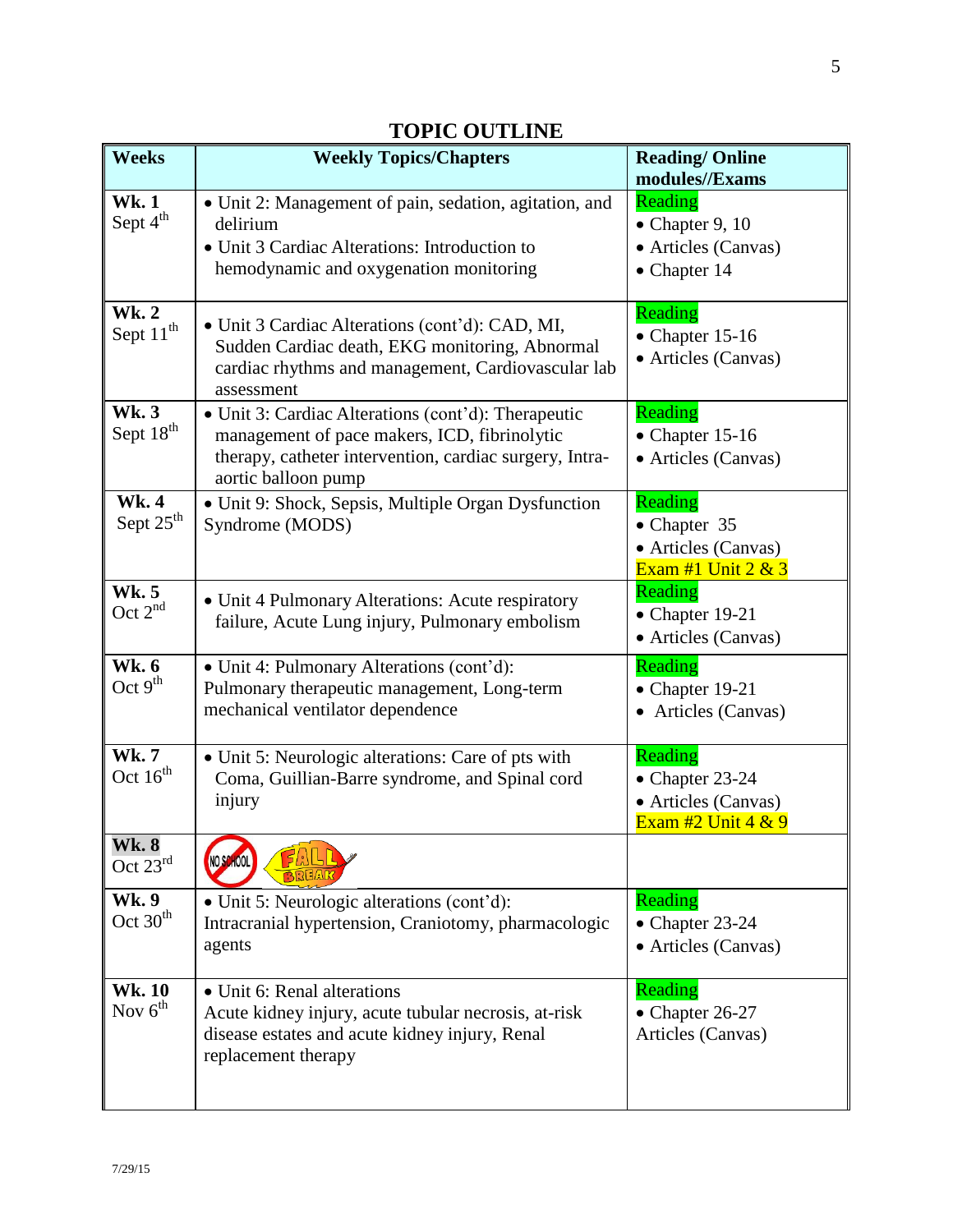| <b>Wk.11</b><br>Nov $13^{th}$         | • Unit 7: Gastrointestinal alterations<br>Acute gastrointestinal hemorrhage, Acute pancreatitis,<br>Hepatic failure                                             | Reading<br>$\bullet$ Chapter 29-30<br>• Articles (Canvas)<br>• Exam #3 Unit $5&6$ |
|---------------------------------------|-----------------------------------------------------------------------------------------------------------------------------------------------------------------|-----------------------------------------------------------------------------------|
| <b>Wk. 12</b><br>Nov $20th$           | • Unit 8: Endocrine alterations<br>Diabetes ketoacidosis, Hyperglycemic & hyperosmolar<br>state                                                                 | Reading<br>$\bullet$ Chapter 32-33<br>• Articles (Canvas)                         |
| <b>Wk. 13</b><br>Nov $27th$           | Thanksgiving Bre                                                                                                                                                |                                                                                   |
| <b>Wk. 14</b><br>Dec $4th$            | • Unit 8: Endocrine alterations (cont'd)<br>Diabetes insipidus, Syndrome of inappropriate<br>secretion of antidiuretic hormone, thyroid storm,<br>Myxedema coma | Reading<br>• Chapter $32-33$<br>• Articles (Canvas)                               |
| <b>WK 15</b><br>Dec $11^{th}$         | • Hematologic Disorders: DIC<br>Review                                                                                                                          | Reading<br>• Chapter 37<br>• Articles (Canvas)                                    |
| <b>Wk. 16</b><br><b>Final</b><br>week |                                                                                                                                                                 | <b>Accumulative Final</b><br><u>Exam</u>                                          |

## **LEARNING STRATEGIES:**

Teaching strategies will include lecture, testing, case study, group discussion, written assignment, required readings, in-class group PowerPoint presentation, and Journal Club presentation.

## **ATTENDANCE ANDPARTICIPATION**

Regular and punctual attendance at all classes is considered essential to optimum academic achievement. If the student is absent from more than 10 percent of class meetings, the faculty member has the option of filing a written report which may result in de-enrollment. If the absences exceed 20 percent, the student may be de-enrolled without notice. If the date of de-enrollment is past the last date to withdraw from a class, the student will be assigned a grade of W or WF consistent with university policy in the grading section of the catalog. See *Academic Policies* in the undergrad student catalog.

## **INCOMPLETE AND LATEASSIGNMENTS**

All assignments are to be submitted as specified by faculty, including assignments posted in *Canvas*.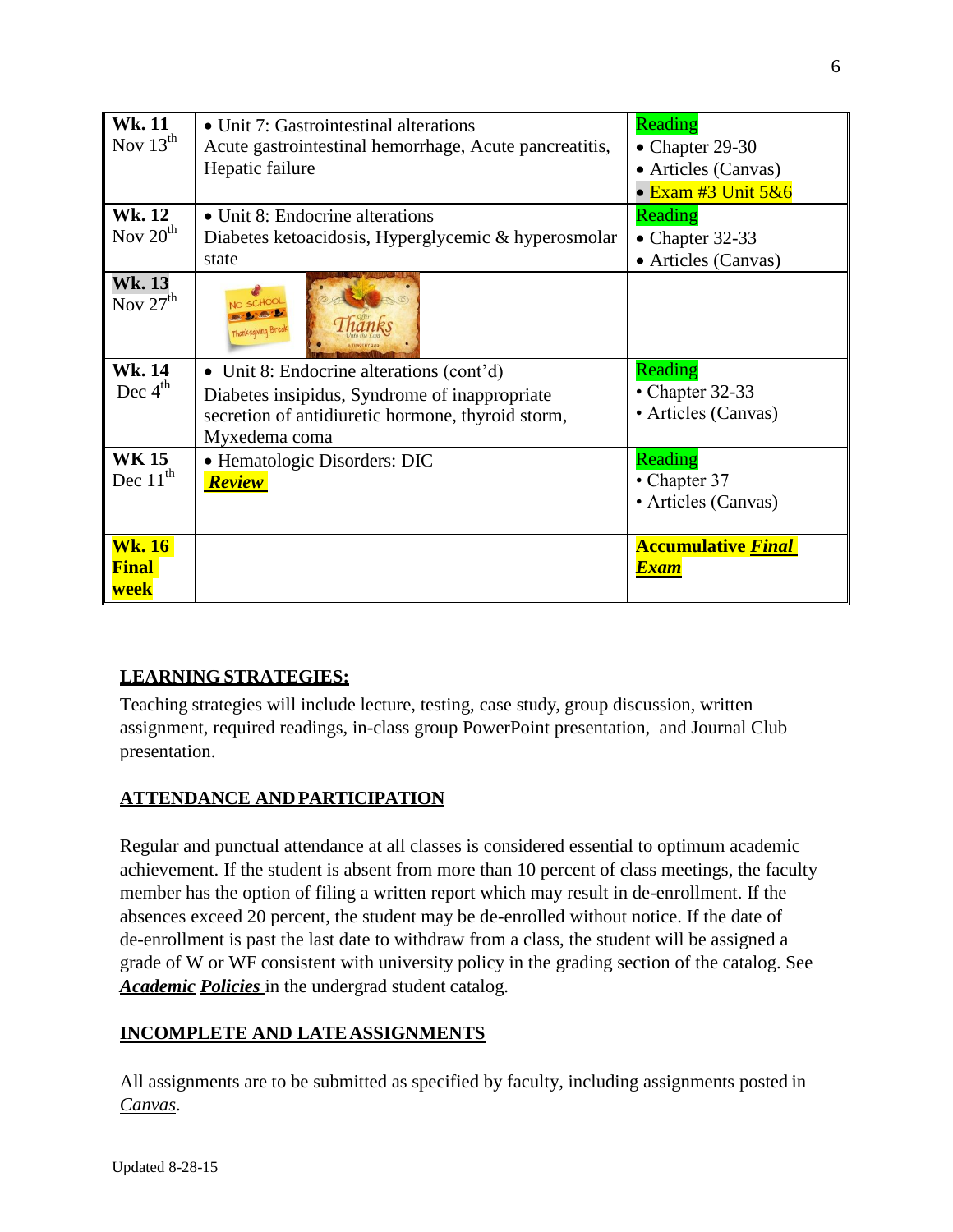#### **Academic Dishonesty**

Students should demonstrate academic honesty by doing original work and by giving appropriate credit to the ideas of others. As explained in the university catalog, academic dishonesty is the act of presenting information, ideas, and/or concepts as one's own when in reality they are the results of another person's creativity and effort. Violations of university's academic honesty include cheating, plagiarism, falsification, aiding the academic dishonesty of others, or malicious misuse of university resources. Afaculty member who believes a situation involving academic dishonesty has been detected may assign a failing grade for a) that particular assignment or examination, and/or b) the course following the procedure in the university catalog. Students may appeal also using the procedure in the university catalog. See *Academic Policies* for further information.

## **ACADEMICACCOMMODATIONS**

While all students are expected to meet the minimum academic standards for completion of this course as established by the instructor, students with disabilities may request academic accom- modations. At Point Loma Nazarene University, students must request that academic accommo- dations by filing documentation with the *Disability Resource Center (DRC)*, located in the Bond Academic Center. Once the student files documentation, the Disability Resource Center will con- tact the student's instructors and provide written recommendations for reasonable and appropri- ate accommodations to meet the individual needs of the student. See *Academic Policies* in the undergrad student catalog.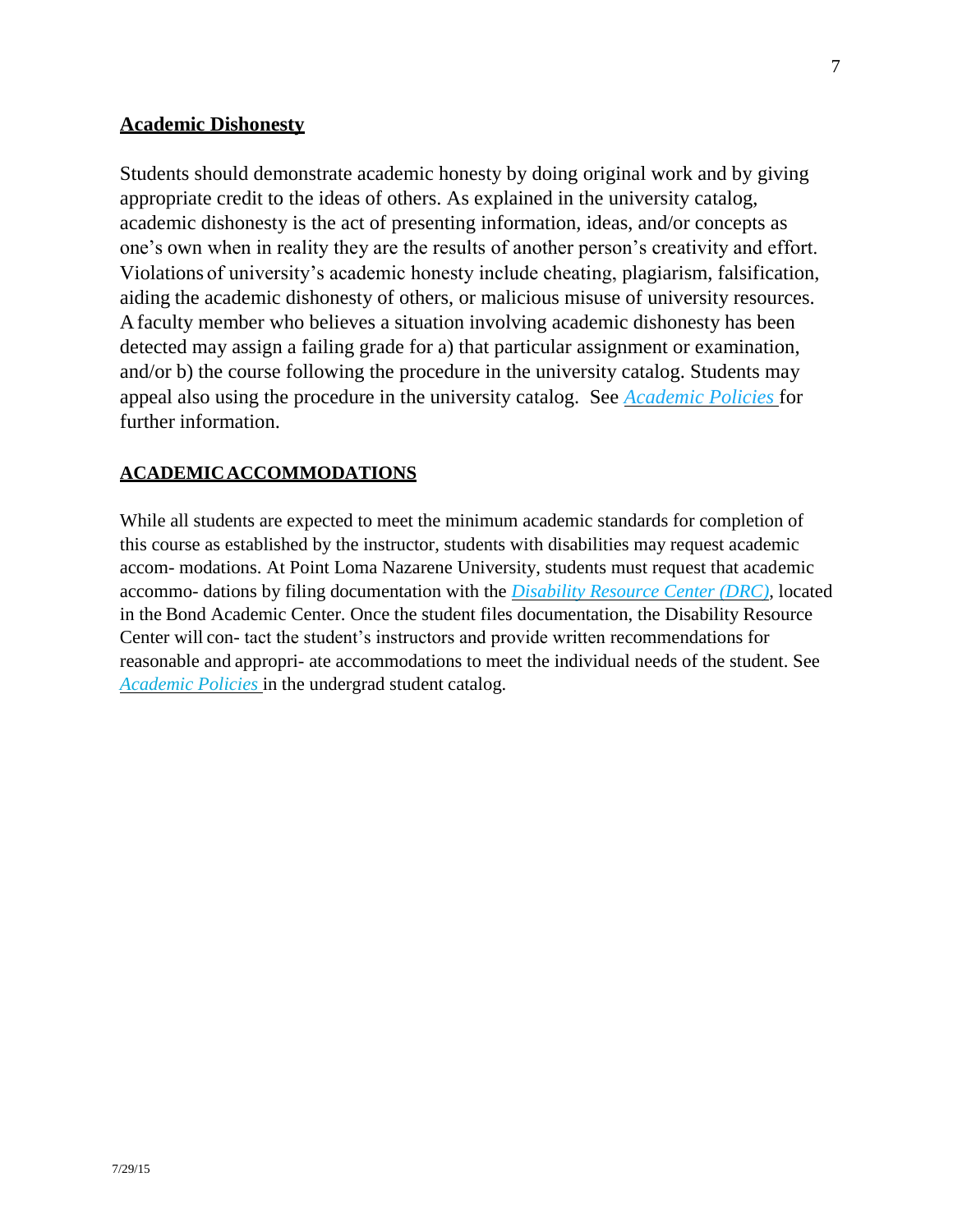## **FERPA POLICY**

In compliance with federal law, neither PLNU student ID nor social security number should be used in publicly posted grades or returned sets of assignments without student written permission. This class will meet the federal requirements by (Note: each faculty member should choose one strategy to use: distributing all grades and papers individually; requesting and filing written student permission; or assigning each student a unique class ID number not identifiable on the alphabetic roster.). Also in compliance with FERPA, you will be the only person given informa- tion about your progress in this class unless you have designated others to receive it in the "In- formation Release" section of the student portal. See *Policy Statements* in the undergrad student catalog.

#### **EXAMINATION POLICY**

Examinations may be deferred due only to illness or because of other equally valid conditions over which the student has no control". Extenuating circumstances will be determined by the faculty of record.

Successful completion of this class requires taking the **FINAL** examination on its **scheduled day**. The final examination schedule is posted on the *Class Schedules* site. No requests for early examinations or alternative days will be approved.

Test reviews are at the discretion of the instructor and will be allowed for only 2 weeks post the test date. Any challenges to posted grades can be submitted in writing to the instructor for review by instructor. All decisions by the instructors are final.

#### **USE OF TECHNOLOGY**

Point Loma Nazarene University encourages the use of technology for learning, communication, and collaboration. The use of technology during class will be determined at the discretion of the faculty.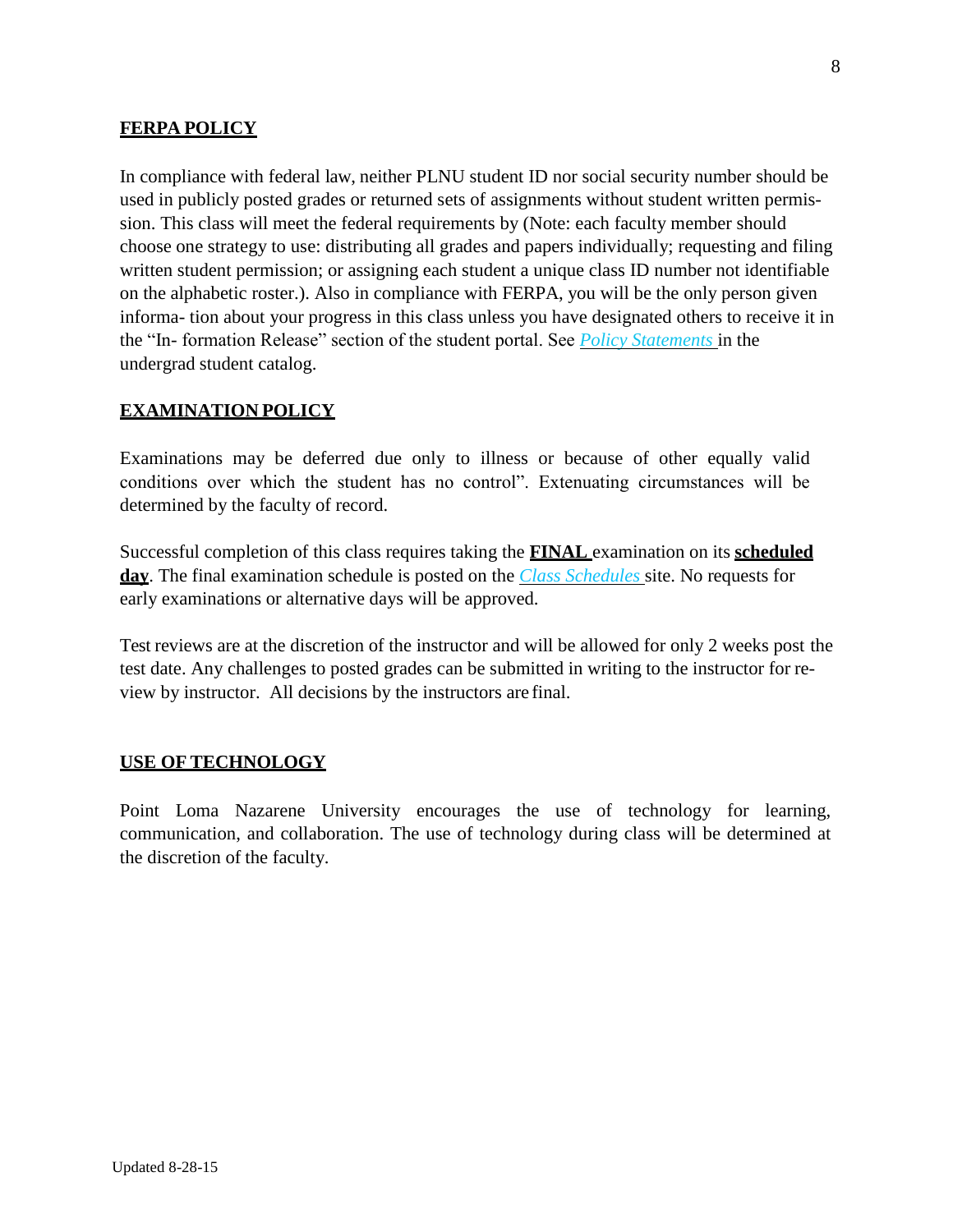#### **School of Nursing**

#### **Professional Standards**

Students are required to adhere to professional standards while students at PLNU. . The nursing department has developed these standard to provide clarification of expected professional behaviors.

- 1. Presenting yourself professionally in interactions with all persons
- 2. Behaving with honesty and ethics
- 3. Respectful communication techniques
- 4. Being proactive versus reactive
- 5. Accepting accountability for one's own actions
- 6. Being prepared and

punctual Additional guidelines

Social networking sites are a great way to connect with many others. These sites can be used to your disadvantage and all persons are advised to employ professional standards on these sites. A general rule would be if what you have posted does not enhance your professionalimage then it probably needs to be reviewed.

The use of Laptops, cell phones, and other electronic devices is at the discretion of the course instructor. Generally it is considered inappropriate to use any device for alternate uses not related to the class being taught. Cell phones should be kept on vibrate or silent during class times unless arrangements have previously been made.

Speaking negatively, relating stories or presenting a biased viewpoint about any class, instructor or other student that is not supportive of the individual involved can be perceived as incivility. Disagreements are a part of life but should be worked through in a privatemanner. Questioning the integrity of a persons' character is disrespectful. Each person is responsible and accountable for their words and actions.

Plagiarism or cheating *in any* class as a pre-nursing or nursing major will have consequences within the School of Nursing. Disciplinary action will be at the discretion of the instruc- tor, the guidance of the Dean of the School of Nursing, and the SON handbook and may include assignment/class failure and possible dismissal from the program.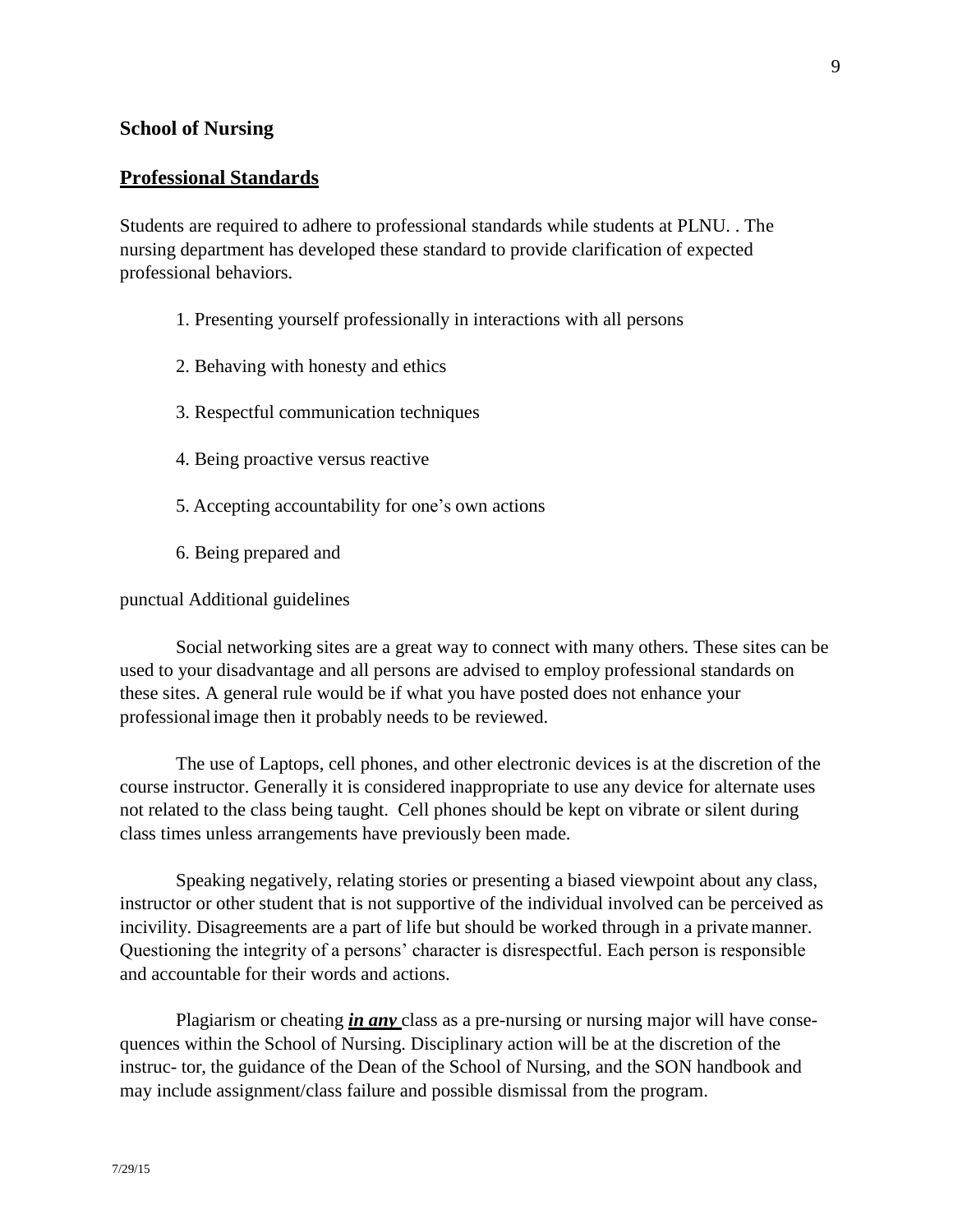#### **SCHOOL OF NURSING: GRADING POLICIES**

**Grading Scale** to be used for all exams and final course grades:

 $93-100\% = A$  $90 - 92\% = A$  $87 - 89\% = B +$  $84 - 86\% = B$  $81 - 83\% = B$  $78 - 80\% = C +$  $75 - 77\% = C$  - Must have minimum of 75% to progress in the program  $73 - 74\% = C$  $71 - 72\% = D+$  $68 - 70\% = D$ Below  $68\% = F$ 

- The Professor of Record has the authority to determine the schedule and re- scheduling of examinations
- All assigned course work must be completed to receive a final course grade
- In order to receive a passing grade in the course, the student must achieve a cumulative average of 75% on tests and quizzes. *Grades/points will not be rounded*. *For example: 80.5% does not round to 81% resulting in a grade of C+ instead of a B*-. A grade of less than a "C", (Below 75%), prohibits the student from continuing in the nursing program until the course is repeated with a satisfactory grade of  $>$  C.
- A grade of at least a "C" in each nursing theory, prerequisite, and/or co requisite course is required in order to progress to the next course or level. The nursing theory and related clinical courses must be taken concurrently and the student must receive a passing grade of "Credit" in the clinical course in order to progress to the next course or level.
- Throughout the curriculum (whether pre-nursing or nursing) students may repeat one pre-requisite or nursing course. With the need for a second repeat of any prerequi- site or nursing course the student will be dismissed from the nursing program.
- **•** *If a student feels that their grade on an assignment or test is not correct, he/she may present their objections to the instructors in a written format***.**
- *•* Test review will be done upon requests for the 2 weeks that follow the exam. After that time period, there will no further review or written objections accepted by the instructor. Please schedule an appointment with the instructor to review the ex- ams. *No electronic devices or note taking may be present during reviews.*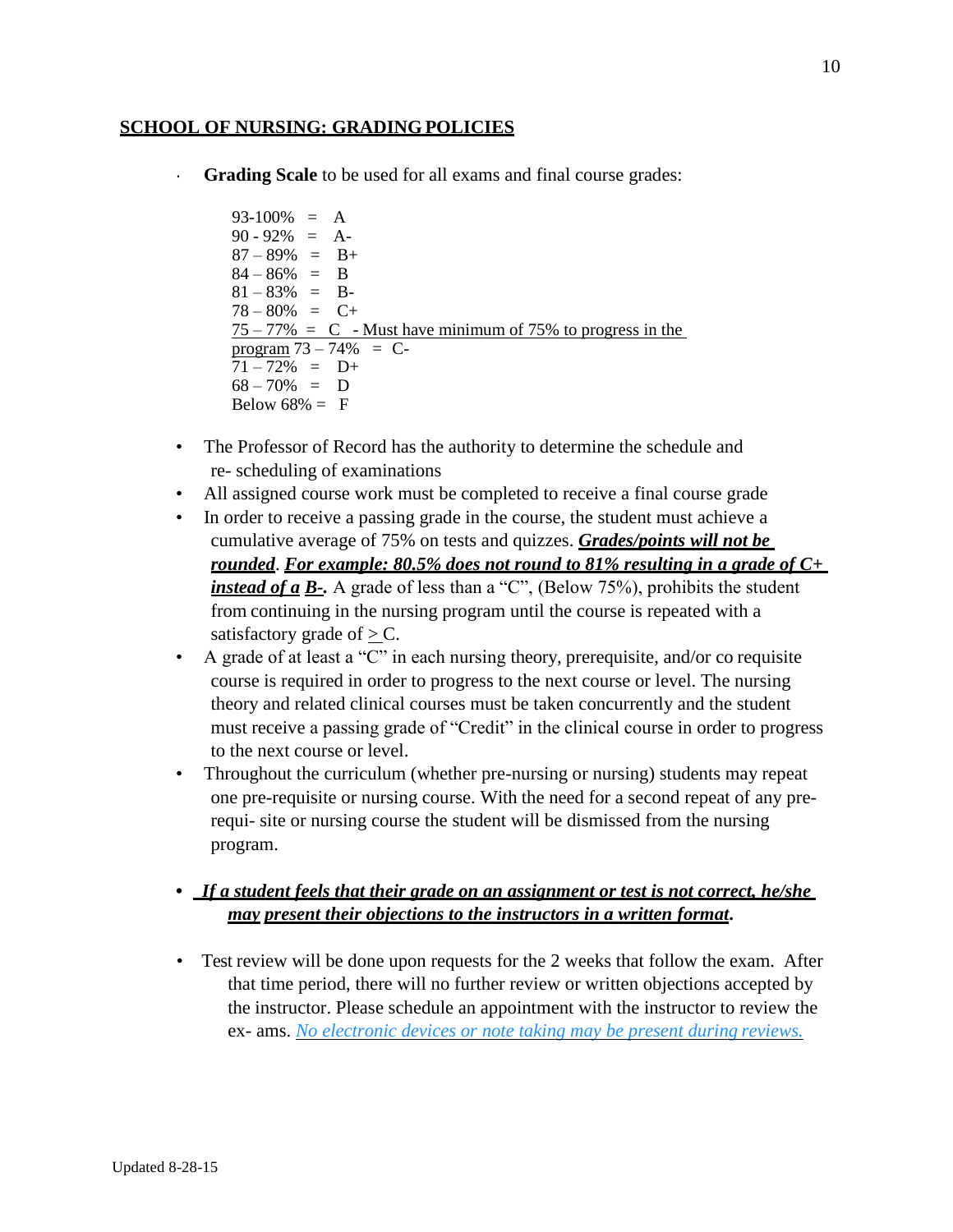## **METHODS OF EVALUATIONS:**

All evaluation is based on achievement of stated course objectives. Evaluation tools include exams, written assignments and presentation of selected research article for the Journal club activity.

| <b>Lecture Assignments/ Exams</b>                             |             |
|---------------------------------------------------------------|-------------|
| Lecture Exam $#1$                                             | 15%         |
| Lecture Exam #2                                               | 15%         |
| Lecture Exam #3                                               | 15%         |
| <b>Lecture Final exam</b>                                     | 30%         |
| $ATI^*$ exam                                                  | 5%          |
| Pre-class quizzes/Case studies                                | 3%          |
| Class participation (see class participation rubric)          | 2%          |
| <b>Clinical Practicum Assignments</b>                         |             |
| Evidence-Based Nursing Care Plan (85 points)                  | 10%         |
| Journal Club Presentation (15 points)                         | 5%          |
| Clinical practicum evaluation (Pass/Fail)                     | (Pass/Fail) |
| (See Competency Performance Evaluation Tool posted in Canvas) |             |
| <b>Total</b>                                                  | 100%        |

## ATI\* Testing

- · **Each student is expected to take the proctored ATI test on** (date and time to be announced) **in Main computer lab.**
- · An ATI exam is to be completed to receive credit for this course.
- **·** An extra 5 points will be given toward total exam scores if proctored ATI composite score meets the **"**Proficiency Level 2**"**.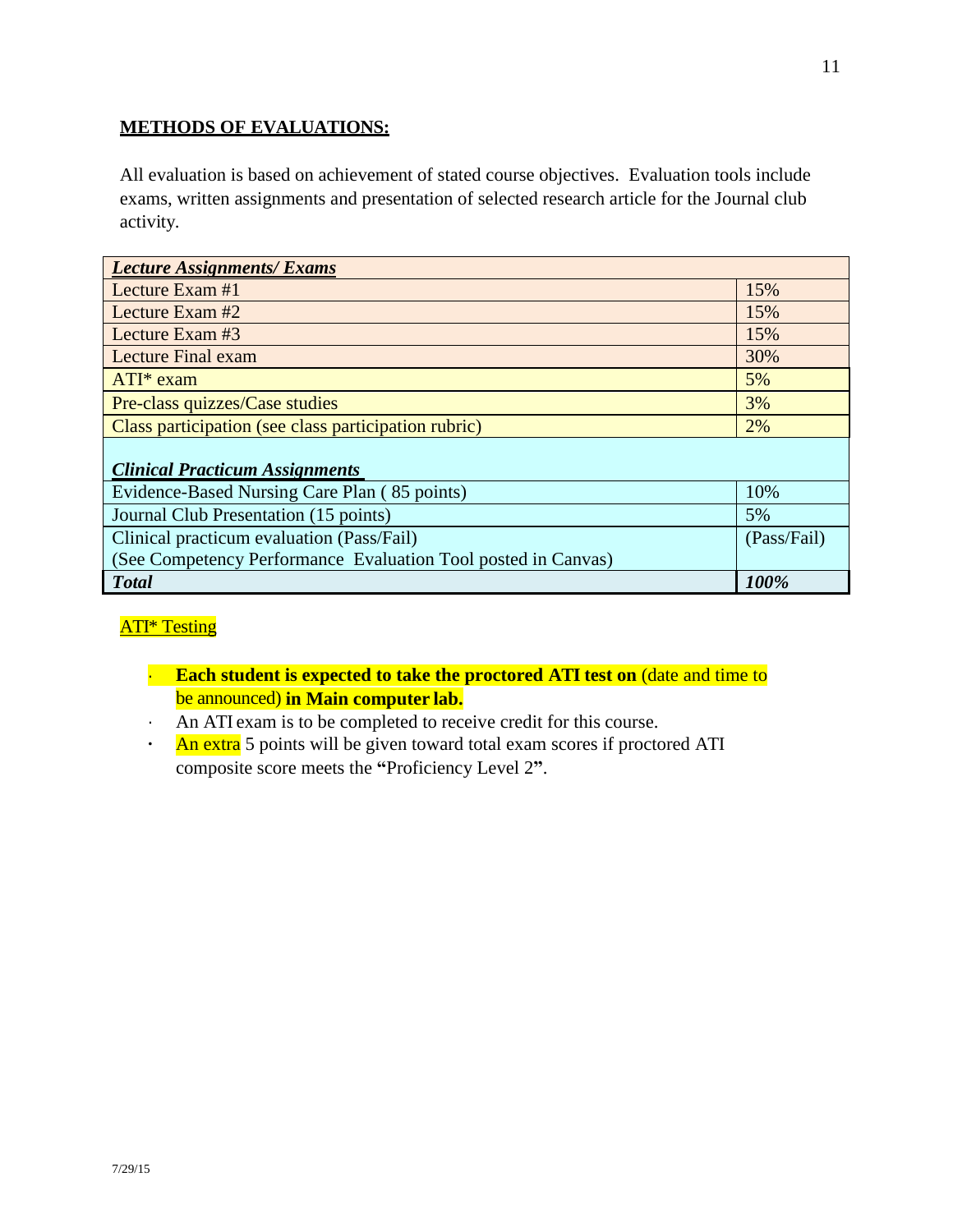# **POINT LOMA NAZARENE UNIVERSITY**

## School of Nursing **NSG340: Adult Health III Class Participation Rubric**

| 0%                                                                                                                                                                                                                                                                                                                                                            | 1%                                                                                                                                                                                                                     | 2%                                                                                                                                                                                                                                                                                                                                             |
|---------------------------------------------------------------------------------------------------------------------------------------------------------------------------------------------------------------------------------------------------------------------------------------------------------------------------------------------------------------|------------------------------------------------------------------------------------------------------------------------------------------------------------------------------------------------------------------------|------------------------------------------------------------------------------------------------------------------------------------------------------------------------------------------------------------------------------------------------------------------------------------------------------------------------------------------------|
| • Does not complete<br>readings prior to class as<br>shown by the followings:<br>does not contribute to class<br>discussion on a consistent<br>basis, rarely answers and<br>asks questions relevant to<br>the topic<br>• Talks to others or<br>focuses on personal<br>computer and or others<br>devices rather than class<br>discussions and<br>presentations | • Somewhat prepares for<br>class and completes<br>assigned readings as shown<br>by the followings:<br>participates from time to<br>time in discussion by<br>answering and asking<br>questions relevant to the<br>topic | • Consistently prepares for<br>class by completing<br>assigned readings as shown<br>by the followings:<br>consistently participates in<br>discussion by answering<br>and asking questions<br>relevant to the topic,<br>expands and connects class<br>discussion to class<br>readings, previous class<br>discussions/seminars or<br>experiences |
| $\bullet$ Absent > 2 times<br>• Does not request excused<br>absence prior to class.<br>Consistently late to class                                                                                                                                                                                                                                             | • Request/notification of<br>absence submitted to<br>professor prior to class<br>time.<br>• Occasionally arrives late<br>to class.<br>• When late, enters<br>without being disruptive to<br>others.                    | • Arrives to class on time<br>• Request/notification of<br>absence submitted to<br>professor prior to class time                                                                                                                                                                                                                               |

## **REQUIRED TEXTS:**

- Urden, L.D., Stacy, K.M., & Lough, M.E. (2013). *Critical Care Nursing: Diagnosis and Management (7th ed)*. Mosby Elsevier: St.Louis. (ISBN 9780323091787).
- Kee, J.L., & Marshall, S.M. (2009). *Clinical calculations with applications to general and specialty areas (6th ed)*. St Louis, MO: Saunders.

## **PORTFOLIO REQUIREMENT**

At the conclusion of each course, students are expected to complete/update a LiveText portfolio including self-evaluation of outcomes using the BSN Growth Portfolio temple. The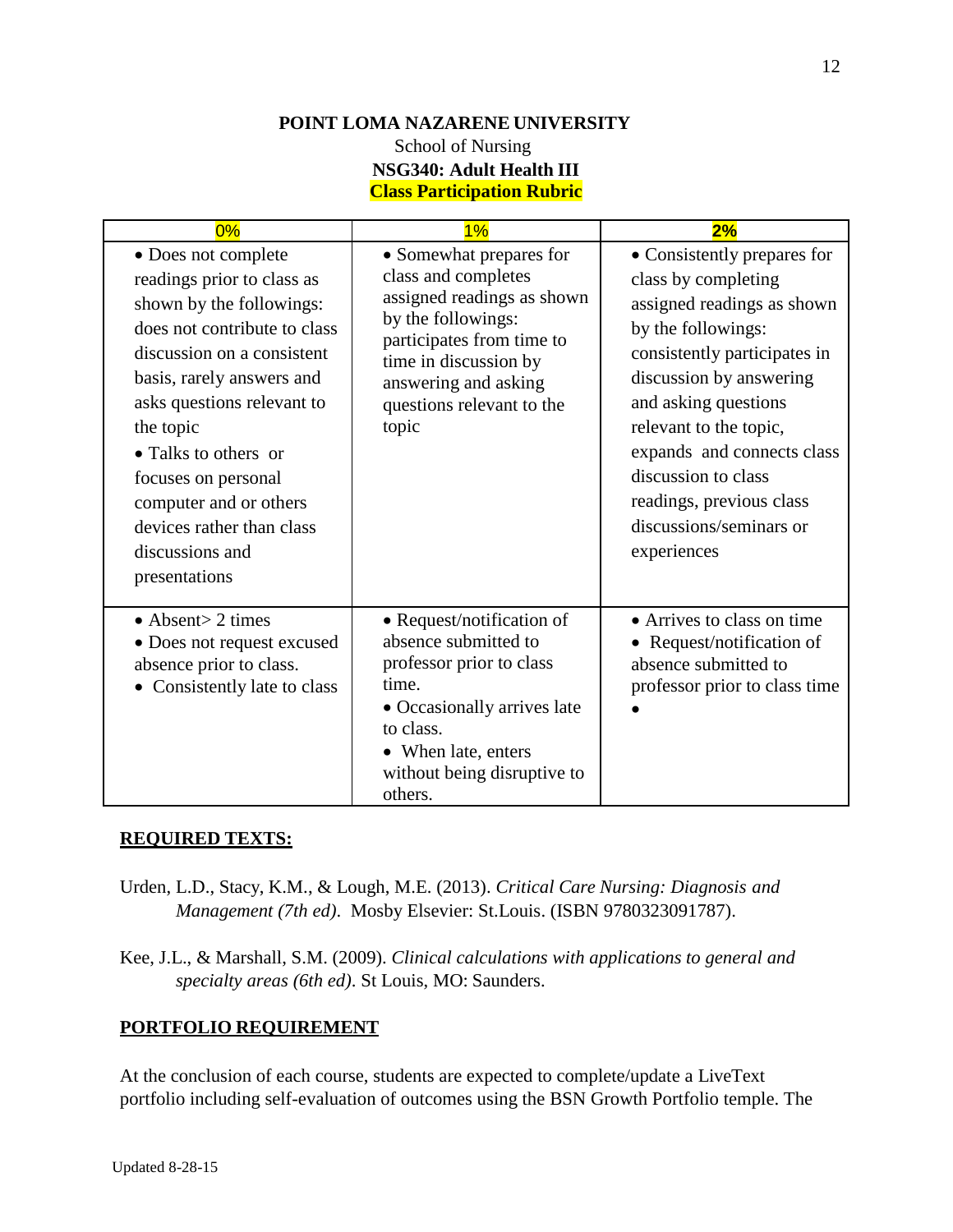portfolio provides evidence supporting professional development and attainment of PLNU SON BSN graduate outcomes. For this course, the following assignment(s) are required to be submitted in LiveText®

- 1. Signature Assignment:
	- **a. Evidence-based nursing care plan paper (due date is on Nov 20th at 8 am.)**
	- **b. Journal club presentation**
- 2. Two Guided Reflective Clinical Journal Assignments:
	- **a. Courage**
	- **b. Respect/dignity for others**

Students are **strongly encouraged to submit additional coursework** into LiveText® to demonstrate personal and professional growth.

## **LEADERSHIP COMPONENT**

- · Attendance of at least **one** School of Nursing meeting is required on an annual basis for each student.
- · **Junior students** are required to attend any School of Nursing meeting (schedule posted in the student lounge) **during Adult Health III semester.** Attendance at a meeting will be a part of clinical evaluation.
- **·** The **Professional Dress day** for School of Nursing is scheduled for Monday,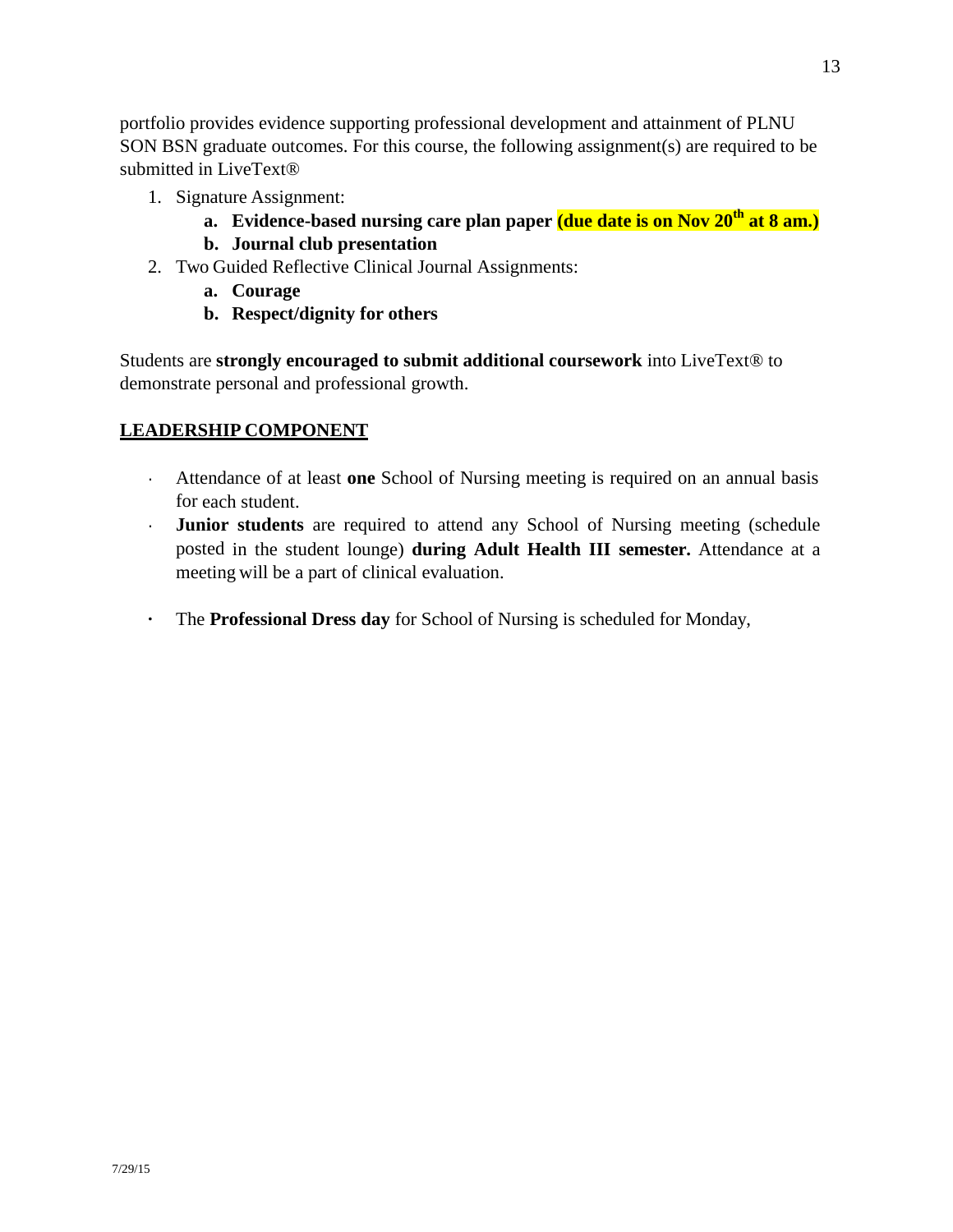#### **POINT LOMA NAZARENE NIVERSITY** School of Nursing

## **Learning Activity 1: Evidence-Based Nursing Care Plan**

DUE: Nov  $20^{th}$  at 8:00 am. in the clinical instructor's electronic mailbox (Attach the grading rubric)

#### **Evaluation:** Graded 85 points

This learning activity is designed to help students integrate various forms of evidence in developing an evidence-based nursing care plan and discuss the significance of providing EBPbased nursing care.

- 1. Select one patient from the clinical setting and write a scholarly paper by ad- dressing the history of hospital admission, underlying pathophysiology of the disease process, medical management and nursing management strategies. The steps of nursing process will be utilized in this paper.
- 2. Use various references including textbooks, drug guide book, textbook for labo- ratory values, etc. **A minimum of TWO current (usually less than 5 years old) scholarly articles** should be used in discussing pathophysiology and med- ical (pharmacological or surgical) management.
- 3. The government or professional organizational association official websites can be cited with link and date accessed. However, **do not cite the consumer inter- net website such as WebMD or Wikipedia… etc.**
- 4. For nursing managements, develop **THREE highest priority NANDA-ap- proved nursing diagnoses** (two from physiological assessment and one from psychosocial assessment). Develop nursing care plan for each nursing diagnosis based on various levels of evidence, including Clinical Practice Guidelines (CPGs), Systematic Reviews (SRs) or best current single research evidence. **At least ONE CPG and Two evidences (SRs or single research evidence)** should be used for supporting the three nursing diagnoses and nursing care plan.
- 5. The assignment is not to exceed 15 pages for the body of the paper, excluding title page, references and tables in APA  $(6<sup>th</sup>$  ed.) format. Refer to grading rubric and criteria.
- 6. **If the assignment is turned in late (after Nov 20th at 8:00 am ), there will be automatic 15 point deduction. If the paper is not in the clinical instructor's electronic mailbox by midnight on Nov 20th another 15 points will be deducted. If the paper is not received in the electronic mailbox of their clinical instructor by 2000 on Nov 20th, there will be no points given to the paper. It is the student's responsibility to make sure that the instructor receives the paper.**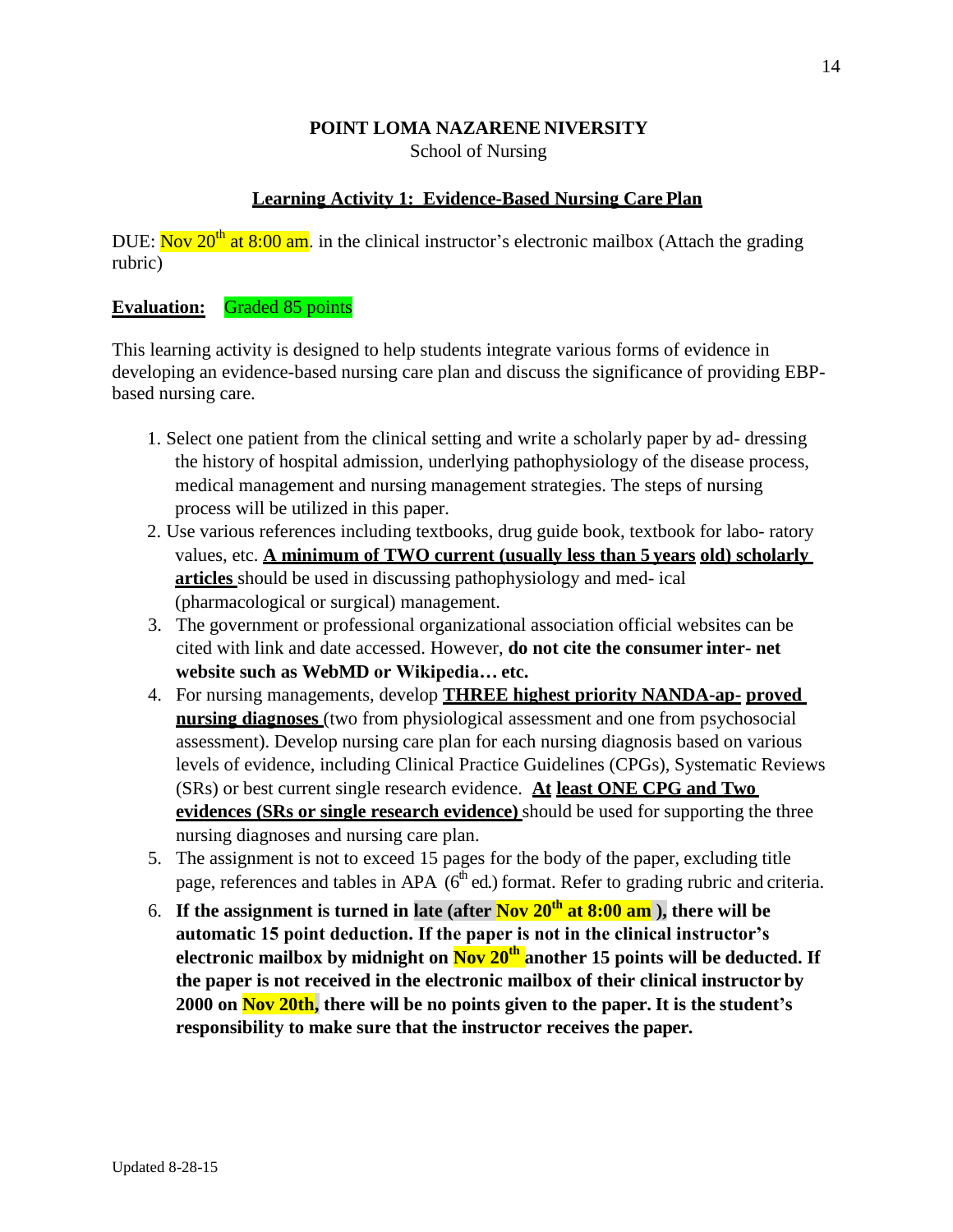**Student Learning Outcomes:** Upon completion of this assignment, the student will be able to:

- 1. Apply EBP knowledge and skills in patient care.
- 2. Develop a patient-specific, evidence-based nursing care plan based on: a) obtain assessment data; b) develop nursing diagnoses with expected outcomes; c) implement nursing interventions; and d) evaluate patient outcomes.
- 3. Demonstrate the critical thinking skills by integrating pathophysiology of disease process of a selected patient case scenario.
- 4. Write a scholarly paper according to APAguidelines.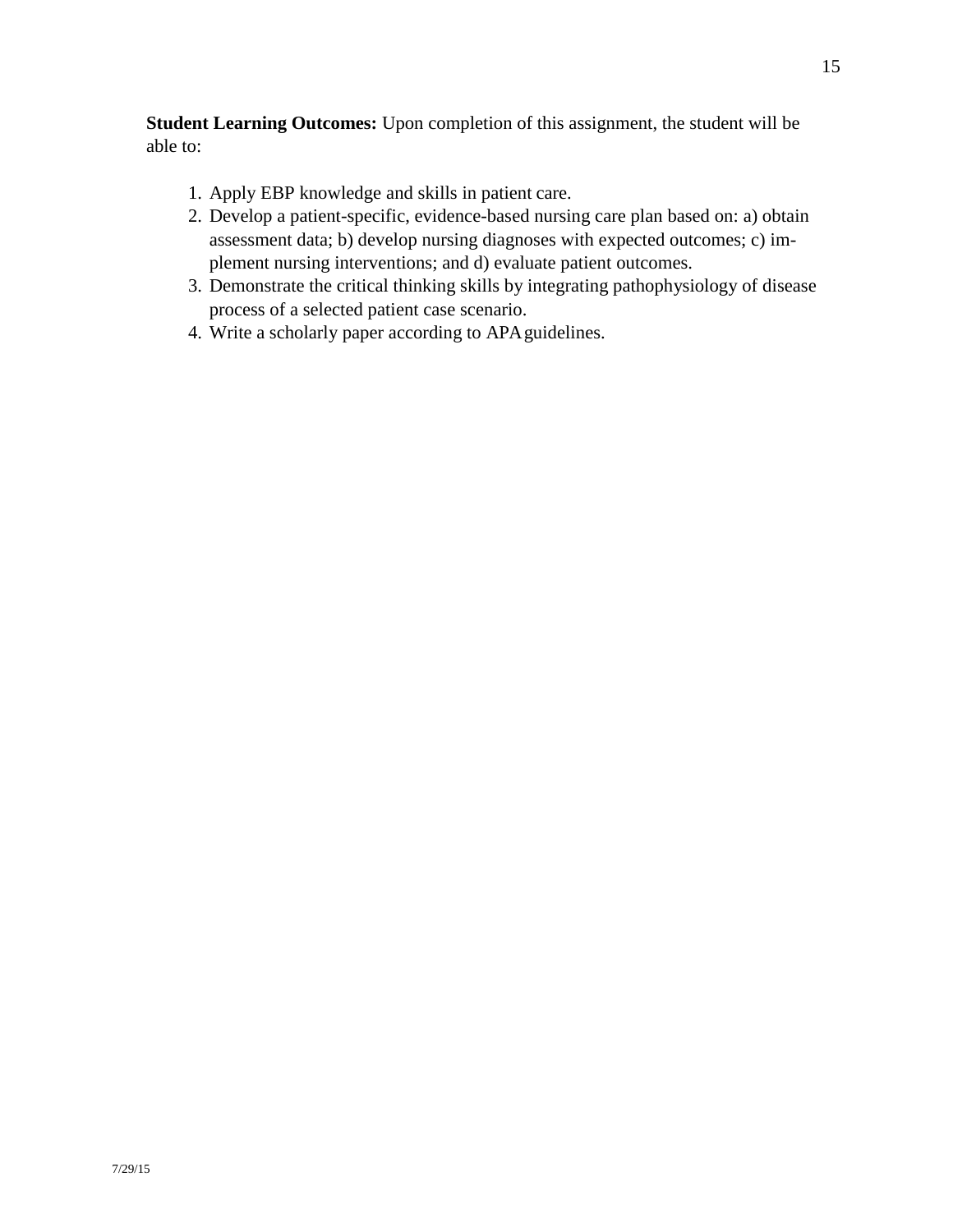# **POINT LOMA NAZARENE UNIVERSITY** School of Nursing **NSG340: Adult Health III Grading rubric: Evidence-based nursing care plan**

**Student's Name: \_\_\_\_\_\_\_\_\_\_\_\_\_\_\_\_\_\_\_\_\_\_\_ Total Score: 85points**

| <b>Competencies/</b><br><b>Outcomes</b>                                                                                                                                                            | <b>Initial</b><br>( <b>75%</b> )                                                                                                                          | <b>Emerging</b><br>$(75-80\%)$                                                                                                                                        | <b>Developed</b><br>$(80-89%)$                                                                                                                                                   | <b>Highly</b><br>developed<br>$(90-100\%)$                                                                                                                                                                                             |
|----------------------------------------------------------------------------------------------------------------------------------------------------------------------------------------------------|-----------------------------------------------------------------------------------------------------------------------------------------------------------|-----------------------------------------------------------------------------------------------------------------------------------------------------------------------|----------------------------------------------------------------------------------------------------------------------------------------------------------------------------------|----------------------------------------------------------------------------------------------------------------------------------------------------------------------------------------------------------------------------------------|
| <b>Introduction: 2 pts</b><br>Discuss the<br>significance of<br>providing EBP-<br>based nursing care<br>plan;<br>Incorporate<br>evidence-based<br>practice into<br>developing nursing<br>care plan | Score: 0-0.5 pts<br>Significance of EBP<br>and purpose<br>statement is<br>inaccurate<br>Connection to<br>evidence-based<br>nursing care plan is<br>absent | Score: 1 pt<br>Significance of EBP<br>and purpose statement<br>is too broad or very<br>vague.<br>Connection to<br>evidence-based<br>nursing care plan is<br>very weak | Score: 1.5pts<br>Significance of<br>EBP and purpose<br>statement is on<br>target but a bit<br>vague or broad.<br>General<br>connection to<br>evidence-based<br>nursing care plan | Score: 2 pts<br>Discuss the<br>significance of<br>providing EBP-<br>based nursing care<br>plan<br>Purpose statement<br>is clear and well<br>focused.<br>Logical connection<br>to individualized<br>evidence-based<br>nursing care plan |
| <b>Medical History: 2</b><br>pts<br>Describe past and<br>current medical<br>history                                                                                                                | Score: 0-0.5 pts<br>No information on<br>either past or current<br>medical history                                                                        | Score: 1 pt<br>Either past or current<br>medical history is<br>missing                                                                                                | Score: 1.5pts<br>Weak connection                                                                                                                                                 | Score: 2 pts<br>Smooth flow from<br>past medical<br>history to current<br>medical history                                                                                                                                              |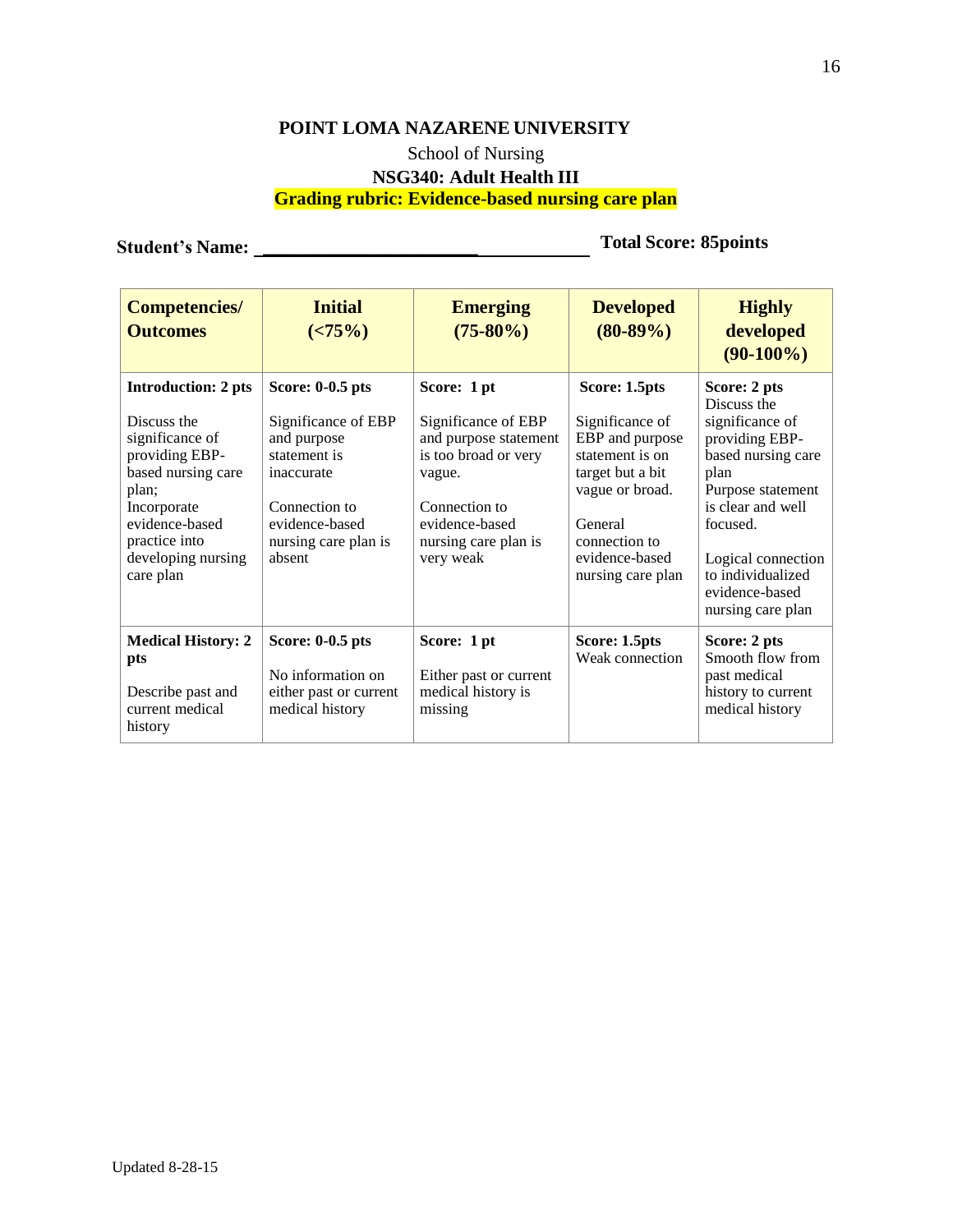| <b>Review of disease</b><br>process: 20 pts                                                                                                       | <b>Score: &lt;15</b>                                                                                                                                                                                                                                                                                                                                                                                      | <b>Score: 15-16</b>                                                                                                                                                                                                                                                                                                                                                                                                                                                                                                 | <b>Score: 16-18</b>                                                                                                                                                                                                                                                                                                                                                                                                                                                                                                                                   | <b>Score: 18-20</b>                                                                                                                                                                                                                                                                                                                                                                                                                                                                                                                                                                             |
|---------------------------------------------------------------------------------------------------------------------------------------------------|-----------------------------------------------------------------------------------------------------------------------------------------------------------------------------------------------------------------------------------------------------------------------------------------------------------------------------------------------------------------------------------------------------------|---------------------------------------------------------------------------------------------------------------------------------------------------------------------------------------------------------------------------------------------------------------------------------------------------------------------------------------------------------------------------------------------------------------------------------------------------------------------------------------------------------------------|-------------------------------------------------------------------------------------------------------------------------------------------------------------------------------------------------------------------------------------------------------------------------------------------------------------------------------------------------------------------------------------------------------------------------------------------------------------------------------------------------------------------------------------------------------|-------------------------------------------------------------------------------------------------------------------------------------------------------------------------------------------------------------------------------------------------------------------------------------------------------------------------------------------------------------------------------------------------------------------------------------------------------------------------------------------------------------------------------------------------------------------------------------------------|
| Demonstrate the<br>critical thinking<br>skills by integrating<br>pathophysiology of<br>disease process of a<br>selected patient case<br>scenario. | Overall vague<br>discussion and<br>$missing$ 4 parts<br>No connection<br>between the disease<br>process and the<br>current hospital<br>course<br>Lack of synthesis of<br>the important<br>evidence<br>Lack of apparent in-<br>depth understanding<br>of the disease process<br>Give factual<br>information without<br>citation.<br>The entire section<br>does not flow<br>smoothly (lack of<br>coherence) | Limited discussion of<br>pathophysiology,<br>predisposing factors,<br>signs/symptoms, and<br>medical/surgical<br>management of the<br>primary diagnosis (or<br>missing 2 or 3 parts)<br>Vague connection<br>between the disease<br>process and the<br>current hospital<br>course.<br>Partial synthesis of<br>limited amount of<br>evidence<br>Partial understanding<br>of the disease process<br>Use only textbooks for<br>citations or outdated<br>article<br>The entire section is<br>written rather<br>diffusely | General<br>discussion of<br>pathophysiology,<br>predisposing<br>factors, signs/<br>symptoms, and<br>medical/surgical<br>management of<br>the primary<br>diagnosis (or<br>missing 1 part)<br>Weak connection<br>between the<br>disease process<br>and the current<br>hospital course.<br>adequate synthesis<br>of the important<br>evidence.<br>General<br>understanding of<br>the disease<br>process<br>Uses only 1<br>current article in<br>addition to<br>textbooks<br>Part of the section<br>is written cogently<br>and the flow a bit<br>awkward. | Detailed<br>discussion of the<br>disease process by<br>including<br>pathophysiology,<br>predisposing<br>factors, signs/<br>symptoms, and<br>medical/surgical<br>management of the<br>primary diagnosis<br>Strong connection<br>the disease process<br>to the current<br>hospital course.<br>Critically<br>synthesize<br>important/relevant<br>literature evidence<br>In-depth<br>understanding of<br>the disease process<br>Uses minimum of<br>TWO current<br>articles $(< 5$ years<br>old) in addition to<br>textbooks.<br>The entire section<br>is written cogently<br>and flows<br>smoothly. |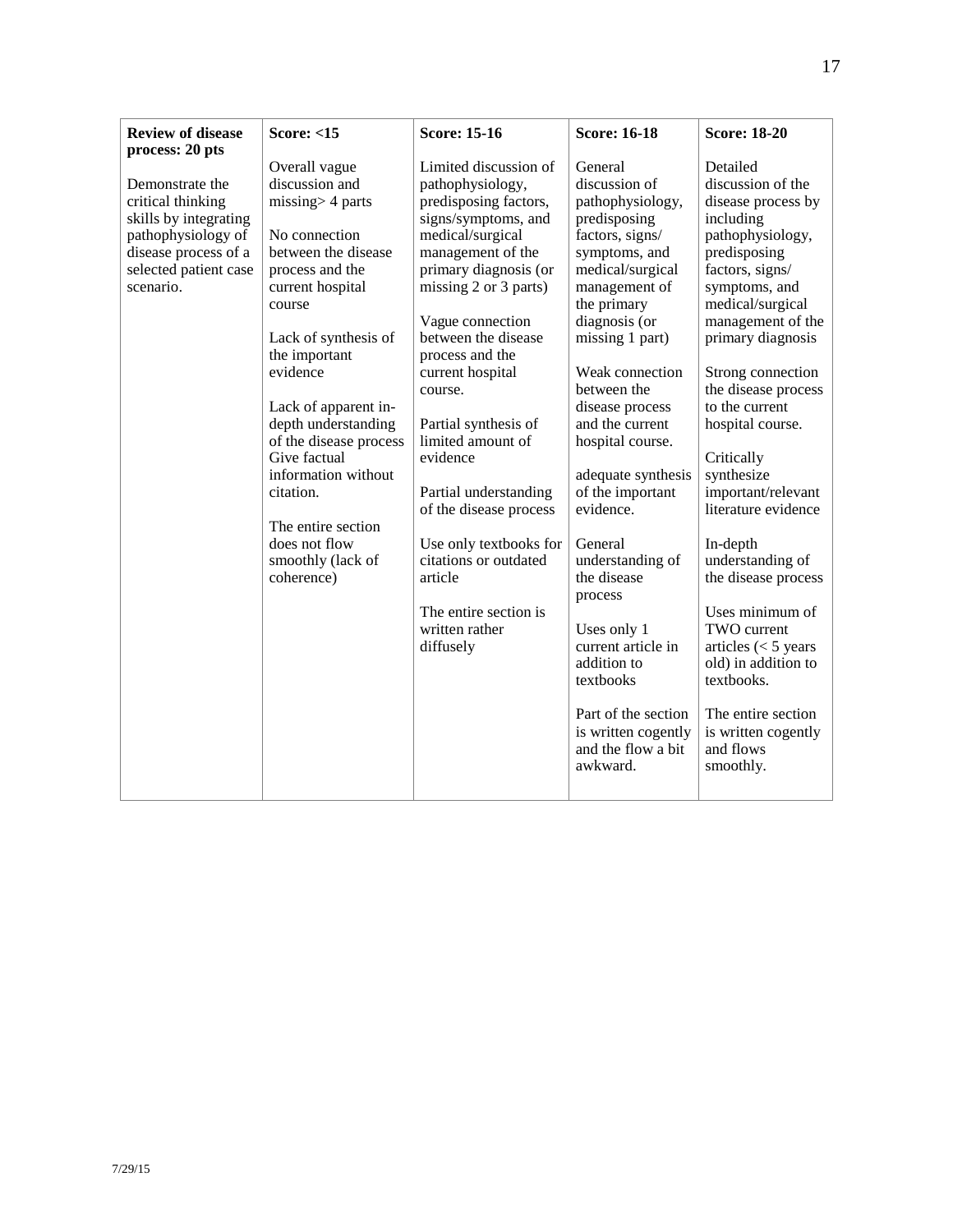| <b>Assessment: 10 pts</b>                                                                                                                                                                                                                                                                                    | <b>Score: &lt;7.5</b>                                                                                                                                                                                                                                                                                          | <b>Score: 7.5-8</b>                                                                                                                                                                                                                                                                                                      | <b>Score: 8-9</b>                                                                                                                                                                                                                                                        | <b>Score: 9-10</b>                                                                                                                                                                                                                                                                                             |
|--------------------------------------------------------------------------------------------------------------------------------------------------------------------------------------------------------------------------------------------------------------------------------------------------------------|----------------------------------------------------------------------------------------------------------------------------------------------------------------------------------------------------------------------------------------------------------------------------------------------------------------|--------------------------------------------------------------------------------------------------------------------------------------------------------------------------------------------------------------------------------------------------------------------------------------------------------------------------|--------------------------------------------------------------------------------------------------------------------------------------------------------------------------------------------------------------------------------------------------------------------------|----------------------------------------------------------------------------------------------------------------------------------------------------------------------------------------------------------------------------------------------------------------------------------------------------------------|
| Develop a patient-<br>specific, evidence-<br>based nursing care<br>plan based on:<br>Discuss subjective<br>and objective<br>assessment findings.                                                                                                                                                             | Assessment findings<br>are inaccurate<br>Missing $\geq$ 4 system<br>assessment findings<br>and/or Erickson's<br>developmental stage.                                                                                                                                                                           | Assessment findings<br>are too vague or broad<br>Missing $\geq$ 3 system<br>assessment findings<br>and/or Erickson's<br>developmental stage.                                                                                                                                                                             | Assessment<br>findings are on<br>target but a bit<br>vague or broad.<br>Missing 1 or 2<br>body system<br>assessment<br>findings and/or<br>Erickson's<br>developmental<br>stage                                                                                           | Thorough,<br>accurate Head-to-<br>Toe assessment<br>findings are<br>presented in clear<br>and succinct<br>manner under<br>subheading level<br>of each body<br>system<br>Each physiological<br>body system,<br>psychosocial<br>assessment<br>findings and<br>Erickson's<br>developmental<br>stage are reported. |
| <b>Medication Table:</b><br>10 pts<br>Develop a patient-<br>specific, evidence-<br>based nursing care<br>plan based on:<br>Develop Medication<br>Table.<br>Discussion of each<br>medication,<br>including 3<br>categories: (a)<br>classification/action,<br>(b) rationale: and $(c)$<br>nursing implication. | Score: $< 7.5$<br>Limited discussion in<br>any of 3 categories $\geq$<br>4 drugs.<br>Rationales/nursing<br>implications are not<br>relevant and not<br>specific to this<br>particular patient<br>Not integration with<br>current lab values<br>Title and citation at<br>the bottom of the<br>Table are missing | <b>Score: 7.5-8</b><br>Limited discussion in<br>any of 3 categories $\geq$ 3<br>drugs.<br>Rationales/nursing<br>implications are too<br>general and broad for<br>this particular patients<br>Limited integration<br>with current lab values<br>Incorrect Title of the<br>Table or citation at the<br>bottom of the Table | <b>Score: 8-9</b><br>General<br>discussion in any<br>of 3 categories in<br>1 or 2 drugs.<br>Rationales and<br>nursing<br>implications are<br>partially relevant<br>to this particular<br>patient<br>Some integration<br>with current lab<br>values<br>Incorrect Title of | <b>Score: 9-10</b><br>Detailed<br>discussion in each<br>category<br>Rationales and<br>nursing<br>implications are<br>relevant and<br>specific to this<br>specific patient<br>Integrated with<br>current lab values<br>Correct Title of the<br>Table.<br>Cite the source at<br>the bottom of the                |
|                                                                                                                                                                                                                                                                                                              |                                                                                                                                                                                                                                                                                                                |                                                                                                                                                                                                                                                                                                                          | the Table or<br>citation at the<br>bottom of the<br>Table                                                                                                                                                                                                                | Table.                                                                                                                                                                                                                                                                                                         |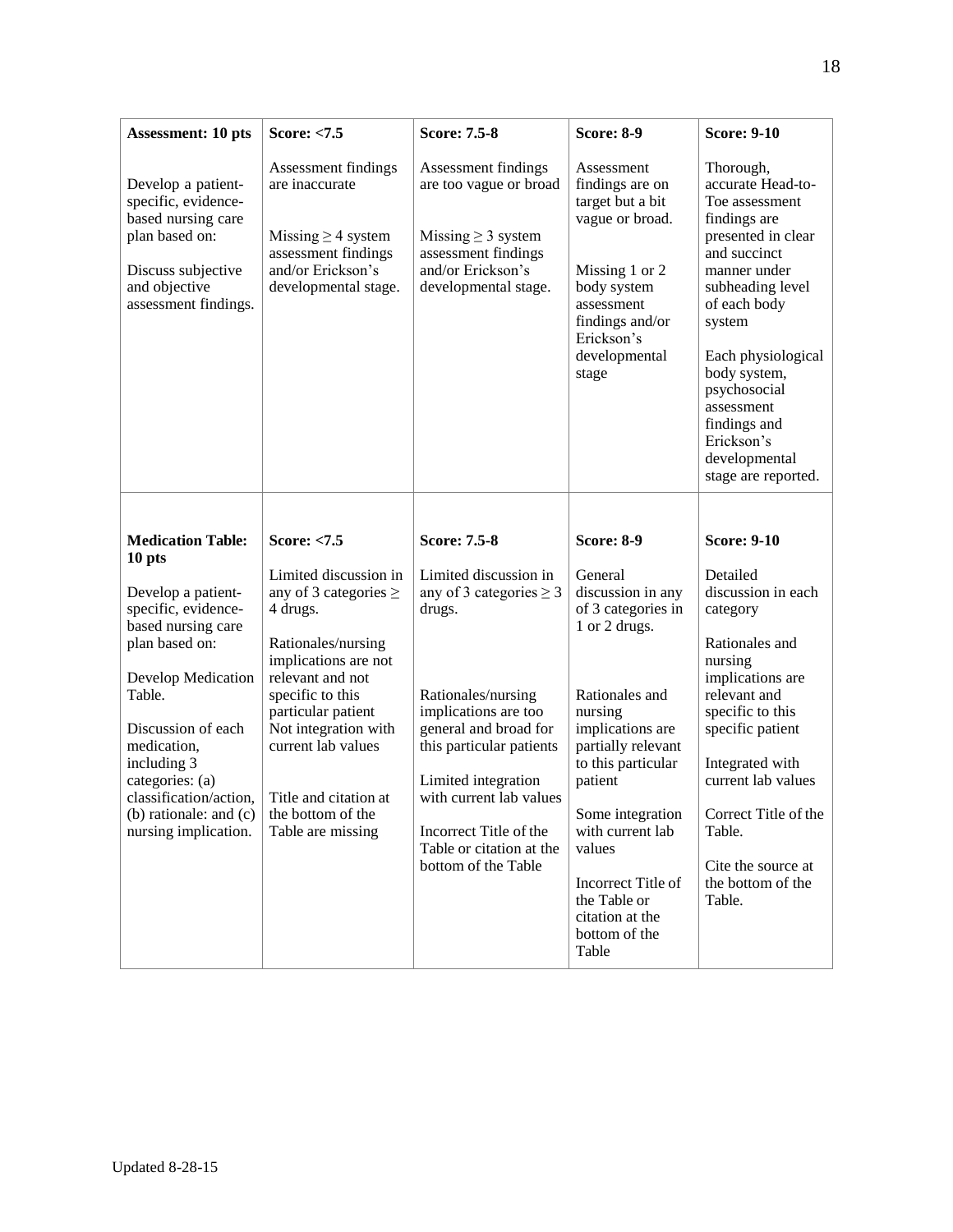| <b>Lab Value Table:</b><br>10 pts                                                                                                                                                                                                                                                                                                                                                    | Score: $< 7.5$                                                                                                                                                                                                                                                                               | <b>Score: 7.5-8</b>                                                                                                                                                                                                                                                                                        | <b>Score: 8-9</b>                                                                                                                                                                                                                                                                                                      | <b>Score: 9-10</b>                                                                                                                                                                                                                                                                                                                                                                                           |
|--------------------------------------------------------------------------------------------------------------------------------------------------------------------------------------------------------------------------------------------------------------------------------------------------------------------------------------------------------------------------------------|----------------------------------------------------------------------------------------------------------------------------------------------------------------------------------------------------------------------------------------------------------------------------------------------|------------------------------------------------------------------------------------------------------------------------------------------------------------------------------------------------------------------------------------------------------------------------------------------------------------|------------------------------------------------------------------------------------------------------------------------------------------------------------------------------------------------------------------------------------------------------------------------------------------------------------------------|--------------------------------------------------------------------------------------------------------------------------------------------------------------------------------------------------------------------------------------------------------------------------------------------------------------------------------------------------------------------------------------------------------------|
| Develop a patient-<br>specific, evidence-<br>based nursing care<br>plan based on:<br>Develop Lab Value<br>Table.<br>Discussion of each<br>lab value, including<br>$(a)$ rationale; and $(b)$<br>nursing implications<br>(S/Sx of abnormal<br>values, nursing<br>actions and<br>expected treatment<br>modalities                                                                      | Limited discussion in<br>any of 3 categories $\geq$<br>4 drugs.<br>Rationales/nursing<br>implications are not<br>relevant and not<br>specific to this<br>particular patient<br>Not integration with<br>current lab values<br>Title and citation at<br>the bottom of the<br>Table are missing | Limited discussion in<br>any of 3 categories $\geq$ 3<br>lab values.<br>Rationales/nursing<br>implications are too<br>general and broad for<br>this particular patients<br>Limited integration<br>with current<br>medications<br>Incorrect Title of the<br>Table or citation at the<br>bottom of the Table | General<br>discussion in any<br>of 3 categories in<br>1 or 2 lab values.<br>Rationales and<br>nursing<br>implications are<br>partially relevant<br>to this particular<br>patient<br>Some integration<br>with current<br>medications<br>Incorrect Title of<br>the Table or<br>citation at the<br>bottom of the<br>Table | Detailed<br>discussion of each<br>category.<br>Rationales and<br>nursing<br>implications are<br>relevant and<br>specific to this<br>specific patient<br>Integrated with<br>current<br>medications<br>Correct Title of the<br>Table.<br>Cite the source at<br>the bottom of the<br>Table.                                                                                                                     |
| <b>Nursing</b><br>Diagnoses: 10 pts<br>Apply the basic<br>EBP knowledge and<br>skills in patient care.<br>Develop a patient-<br>specific,<br>individualized<br>evidence-based<br>nursing care plan.<br>3 NANDA-<br>approved highest<br>priority nursing<br>diagnoses based on<br>the abnormal<br>assessment findings<br>(2 physiological and<br>1 psychosocial<br>nursing diagnosis) | Score: $< 7.5$<br>Inappropriate<br>selection of nursing<br>diagnosis in 3 of 3<br>nursing diagnoses<br>(not based on the<br>assessment findings)<br>Inappropriate<br>rationale (or missing)<br>for 3 of the 3 nursing<br>diagnoses<br>Lack of evidence:<br>missing both CPG<br>and evidence  | <b>Score: 7.5-8</b><br>Inappropriate<br>selection of nursing<br>diagnosis in 2 of the 3<br>nursing diagnoses<br>(not based on the<br>assessment findings)<br>Inappropriate rationale<br>for 2 of 3 nursing<br>diagnoses<br>Insufficient support:<br>CPG is missing                                         | <b>Score: 8-9</b><br>Inappropriate<br>selection of<br>nursing diagnosis<br>in 1 of the 3<br>nursing diagnosis<br>(not based on the<br>assessment<br>findings)<br>Weak rationale for<br>1 of 3 nursing<br>diagnoses<br>Insufficient<br>support from<br>evidence: research<br>evidence is<br>missing                     | <b>Score: 9-10</b><br>Appropriate<br>selection of all 3<br>nursing diagnoses<br>Provide<br>appropriate<br>rationale for each<br>nursing diagnosis<br>Sufficient support<br>from evidence:<br>Provide 1 Clinical<br>Practice<br>Guidelines (CPG)<br>and 2 additional<br>evidence in<br>supporting the 3<br>highest priority<br>nursing diagnoses<br>and overall all<br>nursing care plan<br>(Care Plan Table) |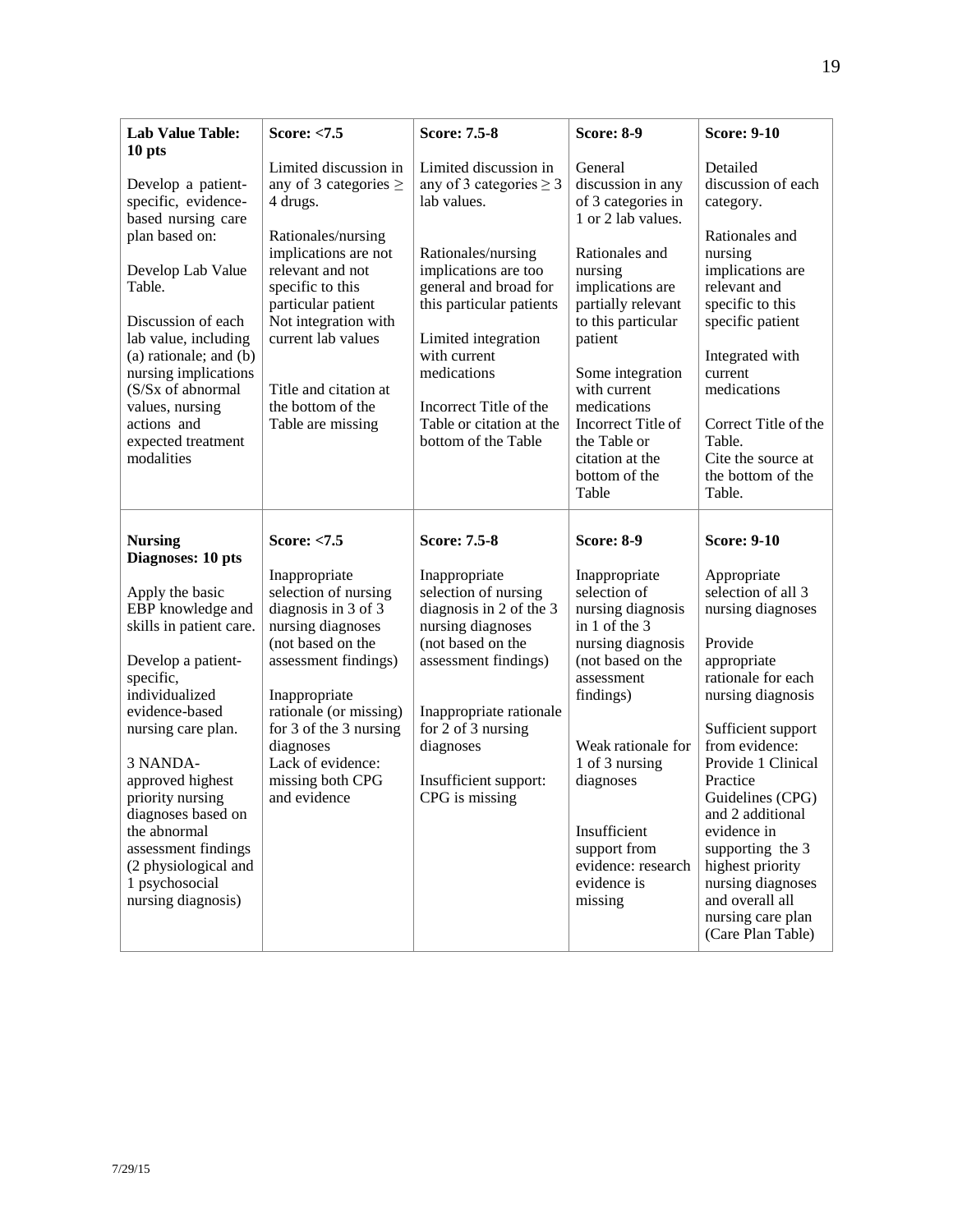| <b>Care Plan Table</b>                                                                                                                                                             | Score: <7.5                                                                                                                         | <b>Score: 7.5-8</b>                                                                                                                           | <b>Score: 8-9</b>                                                                                                                                                                 | <b>Score: 9-10</b>                                                                                                          |
|------------------------------------------------------------------------------------------------------------------------------------------------------------------------------------|-------------------------------------------------------------------------------------------------------------------------------------|-----------------------------------------------------------------------------------------------------------------------------------------------|-----------------------------------------------------------------------------------------------------------------------------------------------------------------------------------|-----------------------------------------------------------------------------------------------------------------------------|
| for three nursing<br>diagnoses: 10 pts<br>Care Plan Table for<br>each nursing<br>diagnosis: including<br>(a) measureable<br>outcomes, (b)<br>interventions; and<br>(c) evaluation. | Incomplete Care Plan<br>Table in 3 of the 3<br>nursing diagnoses<br>Title and citation at<br>the bottom of the<br>Table are missing | Incomplete Care Plan<br>Table in 2 of the 3<br>nursing diagnoses<br>Incorrect Title of the<br>Table or citation at the<br>bottom of the Table | <b>Incomplete Care</b><br>Plan Table:<br>inaccurate<br>information in 1<br>of the 3 categories<br>Incorrect Title of<br>the Table or<br>citation at the<br>bottom of the<br>Table | Detailed care plan<br>Table.<br>Correct Title of the<br>Table.<br>Cite the source at<br>the bottom of the<br>Table.         |
| Summary: 1 pt                                                                                                                                                                      | Score: 0 pt                                                                                                                         | Score: 0.5 pt                                                                                                                                 | Score: 0.5 pt                                                                                                                                                                     | Score: 1 pt                                                                                                                 |
| Develop evidence-<br>based nursing care<br>plan:                                                                                                                                   | Summary is missing                                                                                                                  | Summary does not<br>address the purpose<br>statement and related<br>key findings                                                              | Summary partly<br>addresses the<br>purpose statement<br>and related key<br>findings                                                                                               | Summary<br>addresses the<br>purpose statement<br>(significance of<br>EBP-based nursing<br>care) and related<br>key findings |
| <b>APA</b> guidelines: 10                                                                                                                                                          | Score: <7.5                                                                                                                         | <b>Score: 7.5-8</b>                                                                                                                           | <b>Score: 8-9</b>                                                                                                                                                                 | <b>Score: 9-10</b>                                                                                                          |
| pts<br>Write a scholarly<br>paper according to<br>APA guidelines.                                                                                                                  | The entire section<br>does not flow<br>smoothly (lack of<br>coherence)<br>No consistency of                                         | The entire section is<br>written rather<br>diffusely<br>Frequent<br>grammatical, spelling                                                     | Part of the paper<br>is written cogently<br>and the flow a bit<br>awkward.<br><b>Occasional</b>                                                                                   | Entire paper is<br>written cogently<br>and flows<br>smoothly<br><b>Follows APA</b>                                          |
|                                                                                                                                                                                    | <b>APA</b> format<br>Constant/serious<br>grammatical errors                                                                         | or mechanical errors<br>(run-on sentence or<br>fragments)                                                                                     | deviations from<br>APA format (2-3)<br>areas)                                                                                                                                     | format: style,<br>references.<br>citation, level of<br>headings,                                                            |
|                                                                                                                                                                                    |                                                                                                                                     | <b>Frequent</b> deviations<br>from APA format $(\geq 4)$<br>areas)                                                                            | <b>Occasional</b><br>grammatical,<br>spelling or<br>mechanical errors                                                                                                             | abbreviation,  etc.<br>minimum of<br>grammatical,<br>spelling or                                                            |
|                                                                                                                                                                                    |                                                                                                                                     | <b>Occasional</b><br>grammatical, spelling<br>or mechanical errors<br>(run-on sentence or<br>fragments)                                       | (run-on sentence)<br>or fragments)                                                                                                                                                | mechanical errors                                                                                                           |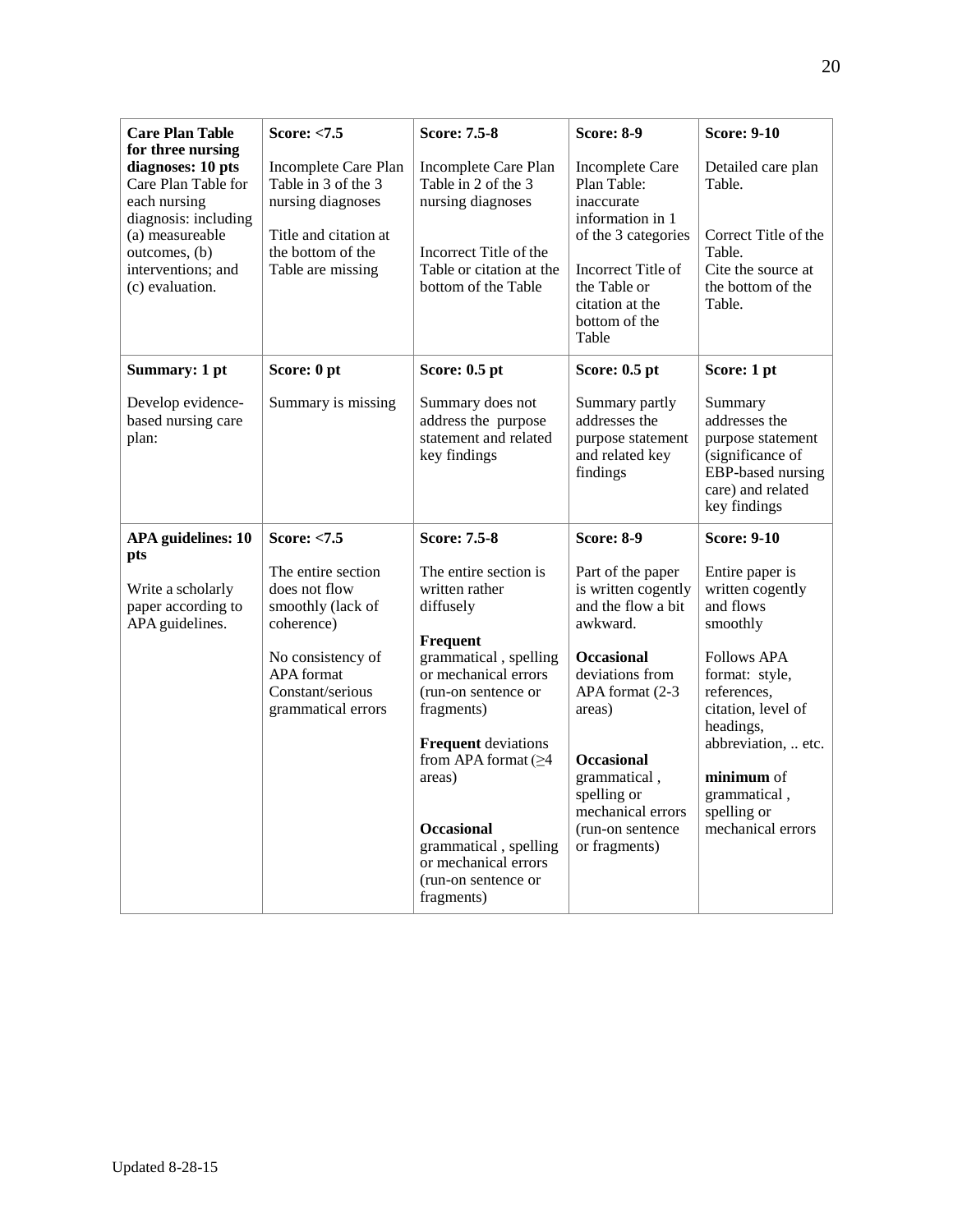#### **POINT LOMA NAZARENE UNIVERSITY** 2 School of Nursing

#### **Learning Activity II: Journal ClubPresentation**

## **DUE:** Date to be scheduled with Clinical Instructor. **Presentation will take place in post-conference**. NO LATE PAPERS ACCEPTED

#### **Evaluation: Graded 15 points**

This learning activity is designed to foster evidence-based nursing practice by providing a fo- rum where relevant best current evidence could be discussed and implemented into practice. The clinical instructor will assign **a group of TWO students** at the beginning of the semester. This pair will provide a case presentation of the topics of clinical interest during post-conference. The topics should be related to High-acuity medical-surgical nursing.

The group will select **TWO articles**: **one for the disease process** and **the other for the re- search article** related to the nursing intervention. The group will prepare single-spaced one- page outline that summarizes the key elements of the research article, including synopsis and critical appraisal of the research article, and distribute the copies to the clinical group. The out- line should also include the reference lists of TWO articles.

During post-conference, the group will deliver a 20-minute presentation. One person in the group will present a patient case scenario using a **Concept map** on the whiteboard. The concept map should include: brief admission history, main diagnosis, pathophysiology, signs/symptoms, laboratory/diagnostic studies, key medications, medical management priorities, nursing management priorities, and evidence-based nursing care plans. The other person in the group will present the **synopsis and critical appraisal** of the research article.

During post-conference, the rest of the clinical group will provide peer evaluation of the group's presentation.

**Student Learning Outcomes:** Upon completion of this assignment, the student will be able to:

- 1. Demonstrate the basic knowledge, attitudes and skills in EBP process.
- 2. Demonstrate the application of research evidence and best practice models to nursing practice.
- 3. Critically examine the main components of the research article.
- 4. Disseminate the outcomes of best current evidence in a dynamic professional manner.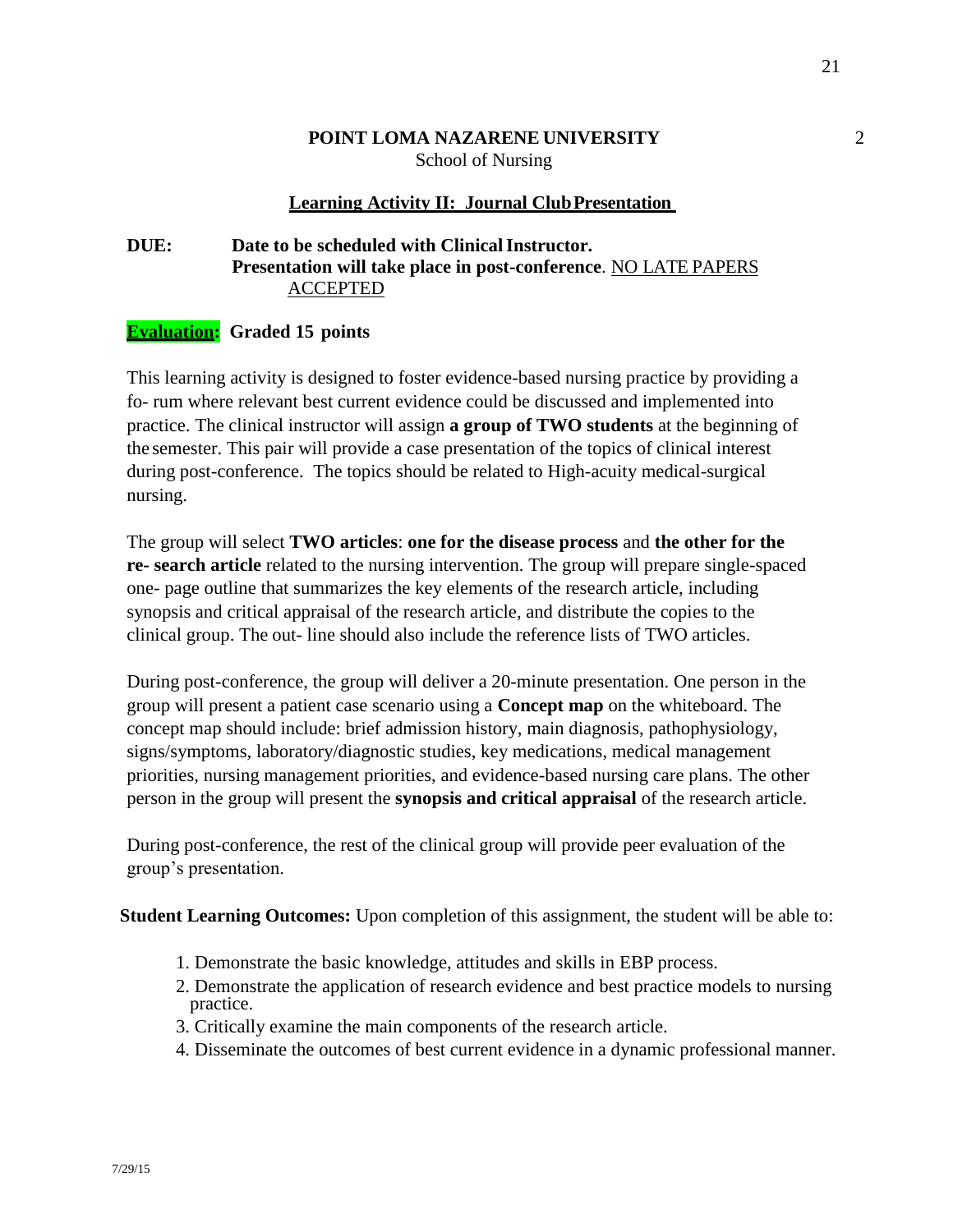## **NSG341: Adult Health III Grading Rubric: Journal Club**

Students' Names: \_\_\_\_\_\_\_\_\_\_\_\_\_\_\_\_\_\_\_\_\_\_\_\_ Total score: /15 points

|                                                          | <b>Initial</b>                                                                                                                                                                                                                                                                                          | <b>Emerging</b>                                                                                                                                                                                                                                        | <b>Developed</b>                                                                                                                                                                                                                                                                | <b>Highly developed</b>                                                                                                                                                                                                                                               |
|----------------------------------------------------------|---------------------------------------------------------------------------------------------------------------------------------------------------------------------------------------------------------------------------------------------------------------------------------------------------------|--------------------------------------------------------------------------------------------------------------------------------------------------------------------------------------------------------------------------------------------------------|---------------------------------------------------------------------------------------------------------------------------------------------------------------------------------------------------------------------------------------------------------------------------------|-----------------------------------------------------------------------------------------------------------------------------------------------------------------------------------------------------------------------------------------------------------------------|
|                                                          | Score: 2 pts                                                                                                                                                                                                                                                                                            | <b>Score: 3 pts</b>                                                                                                                                                                                                                                    | <b>Score: 4 pts</b>                                                                                                                                                                                                                                                             | Score: 5 pts                                                                                                                                                                                                                                                          |
| Knowledge/<br><b>Understandi</b><br>ng: pts $(5$<br>pts) | Concept map:<br>Presentation<br>demonstrates lack<br>of understanding<br>and uses incorrect<br>information<br>Logical connection<br>is absent or very<br>weak between<br>disease process and<br>the current hospital<br>course                                                                          | Concept map:<br>Presentation<br>demonstrates partial<br>understanding and<br>uses little relevant<br>or accurate<br>information<br>Partial connection<br>between disease<br>process and the<br>current hospital<br>course                              | Concept map:<br>Presentation<br>demonstrates<br>general<br>understanding and<br>use somewhat<br>relevant information<br>to present a disease<br>process.<br>Some connection<br>between the disease<br>process and the<br>current hospital<br>course.                            | Concept map:<br>Presentation<br>demonstrates an in-<br>depth of understanding<br>and use relevant and<br>accurate detail to<br>present a disease<br>process.<br>Smooth connection<br>between the disease<br>process to the current<br>hospital course.                |
| Use of visual<br>aids-Outlines<br>(5 pt)                 | Errors in format;<br>information<br>disorganized<br>Lack of synthesis<br>of important<br>evidence                                                                                                                                                                                                       | Errors in format;<br>information<br>intermittently<br>organized<br>Insufficient<br>synthesis<br>of important<br>evidence                                                                                                                               | Information<br>generally<br>organized in<br>logical sequence;<br>follows acceptable<br>format<br>General synthesis<br>of the important<br>evidence.                                                                                                                             | All information<br>organized in logical<br>sequence; follows<br>acceptable format<br>Critically synthesize<br>important evidence to<br>provide in-depth<br>understanding.                                                                                             |
| <b>Presentation/</b><br>Communication<br>skills: (5 pts) | Organization is<br>unclear. Poor eve<br>contact. No<br>movement out from<br>podium and no use of<br>gestures. Rate and/or<br>volume made<br>presentation difficult<br>to understand.<br>Appearance was<br>unprofessional and<br>distracting.<br>Language was often<br>unprofessional,<br>inappropriate. | Organization is<br>attempted, but needs<br>improvement. Eye<br>contact was<br>infrequently<br>made. Slight<br>movements out from<br>podium, gestures were<br>rarely utilized. Rate<br>was too fast or too<br>slow.<br>Volume could use<br>improvement. | Organization is<br>satisfactory and<br>includes opening,<br>main points,<br>transitions, and<br>conclusion. Eye<br>contact was good.<br>Moved out from<br>podium at times, and<br>utilized some<br>gestures. Rate was<br>often<br>understandable,<br>pitch was often<br>varied. | Clear organization<br>including creative<br>opening, distinct main<br>points, and catchy<br>conclusion. Eye contact<br>was excellent. gestures<br>were effectively utilized,<br>rate was understandable,<br>pitch was varied and<br>presentation was easily<br>heard. |

#### Comment: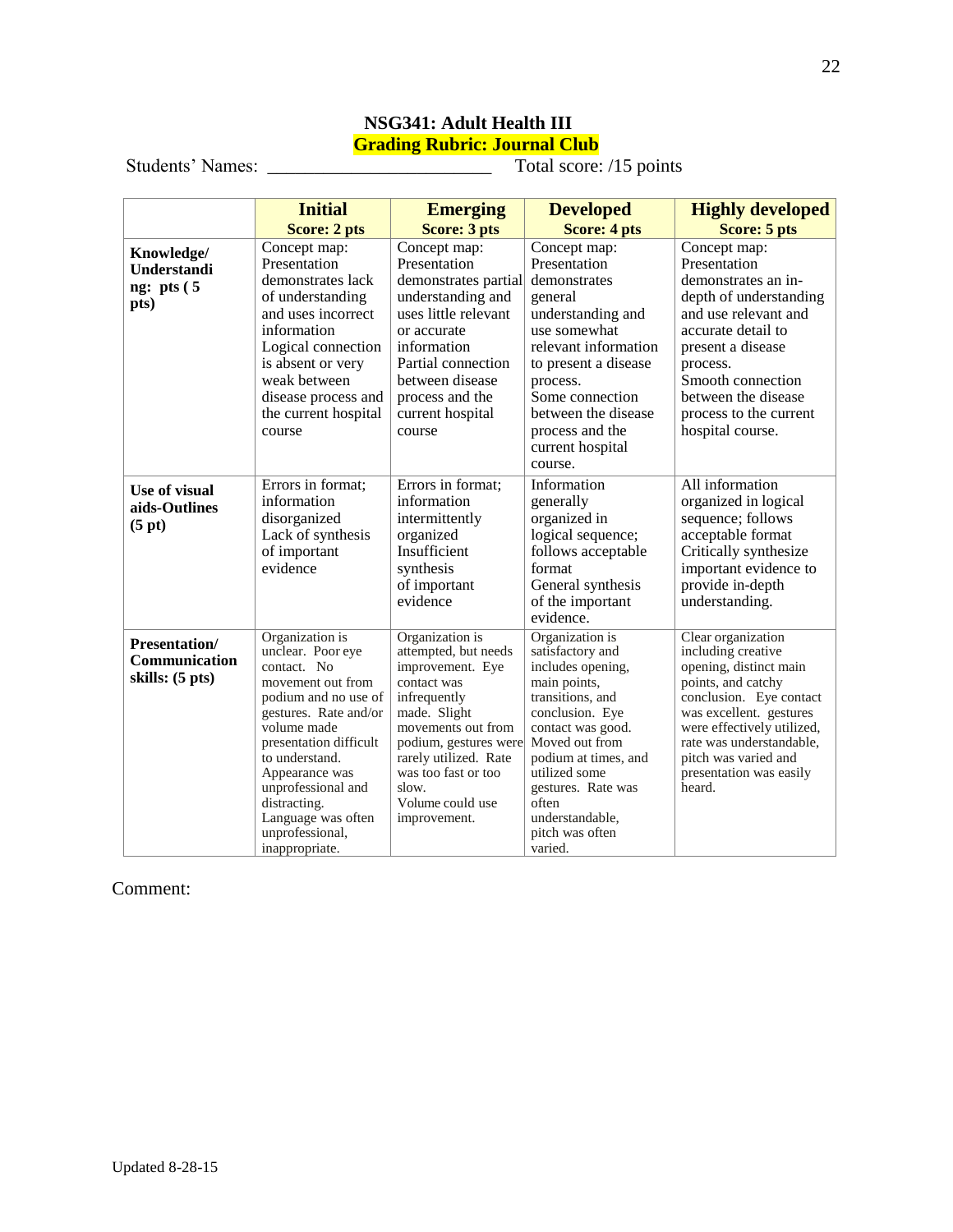## POINT LOMA NAZARENE UNIVERSITY School of Nursing **Learning Activity III: Skills lab and clinical orientation**

Skills lab review: Thursday Sept  $3<sup>rd</sup>$  and Tuesday Sept  $8<sup>th</sup>$  from 0800 to 1500 (please see NSG 341 syllabus)

Clinical Orientation: September  $10^{th}$ , 2015 from 0800 to 1500

**Student Learning Outcomes**: Upon completion of the skills lab session and discussion, the student will be able to:

- 1. Explain the cause and prevention of artificial airway complications.
- 2. Demonstrate proper techniques of ETT suction.
- 3. Describe the care of the patient requiring mechanical ventilation.
- 4. Describe the weaning process.
- 5. Describe the purpose and functional components of a basic pulmonary artery catheter

## RELATED STUDENT ACTIVITIES:

- 1. Reading assignments: Chapter 21 pg 549- 586
- 2. Article: Jenabzadeh, N. & Chlan, L (2011). A Nurse's Experience Being Intubated and Receiving Mechanical Ventilation. Critical Care Nurse, 31(6), 51-54.
- 3. Powerpoint handouts on Canvas
- 4. Online Videos:

How chest drain works:<https://www.youtube.com/watch?v=Hn0SHGuUVak> Setting up the chest tube drainage:<https://www.youtube.com/watch?v=w65OgC3mVBk> Routine pt assessment and for air leak:<https://www.youtube.com/watch?v=WVHelcIIee8>

**Student Learning Outcomes**: Upon completion of the clinical orientation at the clinical site, the student will be able to:

- 1. Identify location of specific department such as ICU, ED, CCU, SICU, cafeteria
- 2. Navigate the computerized documentation system
- 3. Identify locations of PPE, biohazardous/ pharmaceutical waste containers, lifting equipment
- 4. Describe patent safety including using patient identification and medication safety
- 5. Operate blood glucose monitoring and IV pump

## RELATED STUDENT ACTIVITIES

1. Online Videos:

Why is a patient in ICU?<https://www.youtube.com/watch?v=vWn2OX9Q81o> Monitors in ICU [https://www.youtube.com/watch?v=qGFgsbPdg0E&list=PLno](https://www.youtube.com/watch?v=qGFgsbPdg0E&list=PLno-hGHlBer55hHskF%207LWAMK295IZ6b95)[hGHlBer55hHskF%207LWAMK295IZ6b95](https://www.youtube.com/watch?v=qGFgsbPdg0E&list=PLno-hGHlBer55hHskF%207LWAMK295IZ6b95)

Code Blue<https://www.youtube.com/watch?v=U1zq4T7MEWw>

Mechanical Ventilators in ICU<https://www.youtube.com/watch?v=N3aSuNTaVBY> Vasopressors [https://www.youtube.com/watch?v=nw\\_WIl89LWo&index=3&list=PLno-](https://www.youtube.com/watch?v=nw_WIl89LWo&index=3&list=PLno-%20hGHlBer55hHskF7LWAMK295IZ6b95) [%20hGHlBer55hHskF7LWAMK295IZ6b95](https://www.youtube.com/watch?v=nw_WIl89LWo&index=3&list=PLno-%20hGHlBer55hHskF7LWAMK295IZ6b95)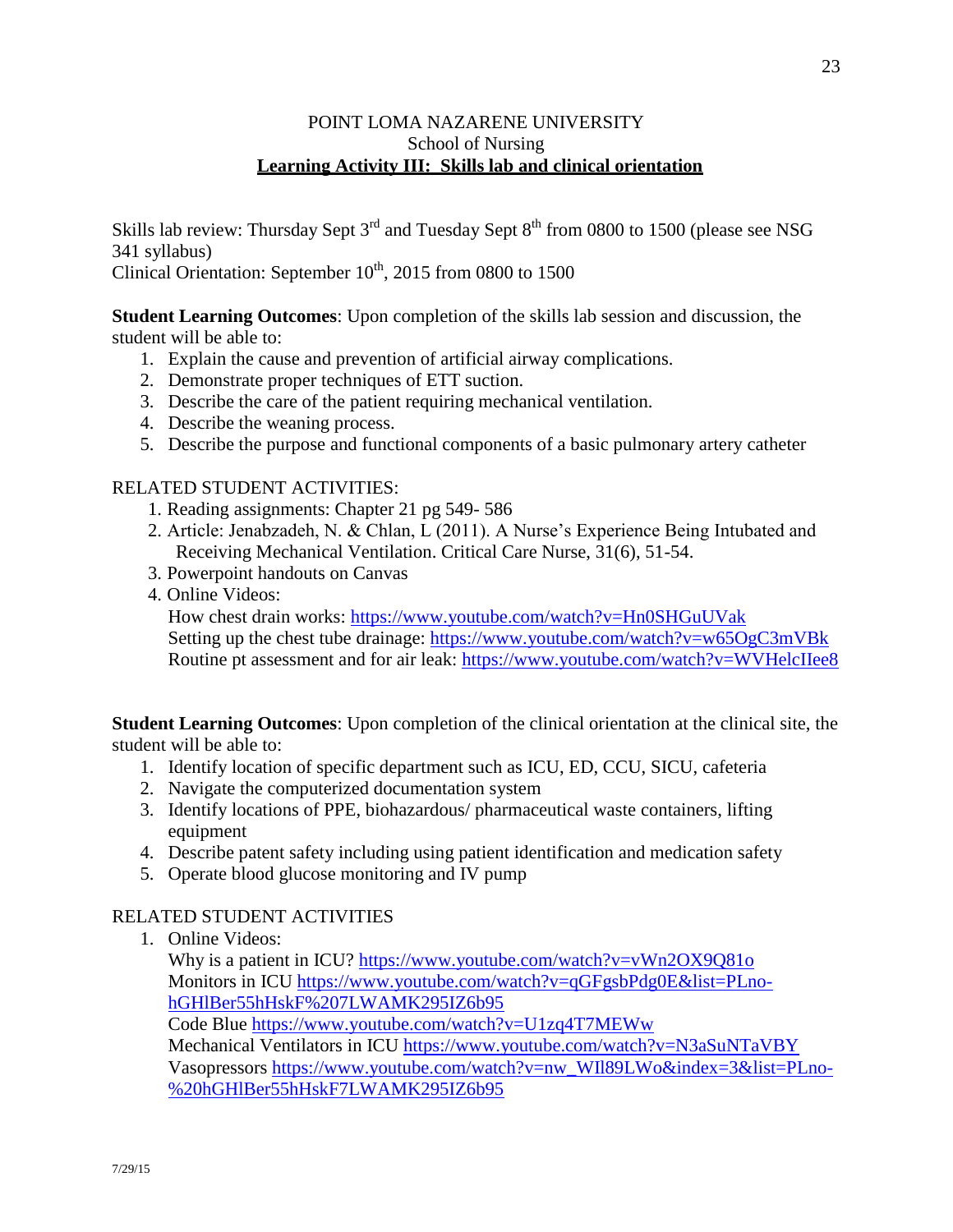## **TOPIC: Management of Pain, Sedation, and Delirium**

**Student Learning Outcomes:** Upon completion of the class session and discussion, the student will be able to:

- 1. Describe the physiological consequences of pain and agitation
- 2. Describe how to assess pain, sedation, and delirium in critically ill pts
- 3. Identify pharmacologic management for pain, sedation, and delirium
- 4. State nursing responsibilities for pt under pain and sedation medication
- 5. Explain the differences among light, moderate, and deep levels of sedation.
- 6. Identify significant complications associated with prolonged deep sedation
- 7. Describe the rationale for a "daily drug holiday."
- 8. Define delirium
- 9. List the risk factors for development of delirium in critical illness.
- 10. Differentiate sedation medication used in short and long term

RELATED STUDENT ACTIVITIES:

1. Reading assignments: Ch 9

2. Powerpoint handouts, and articles on Canvas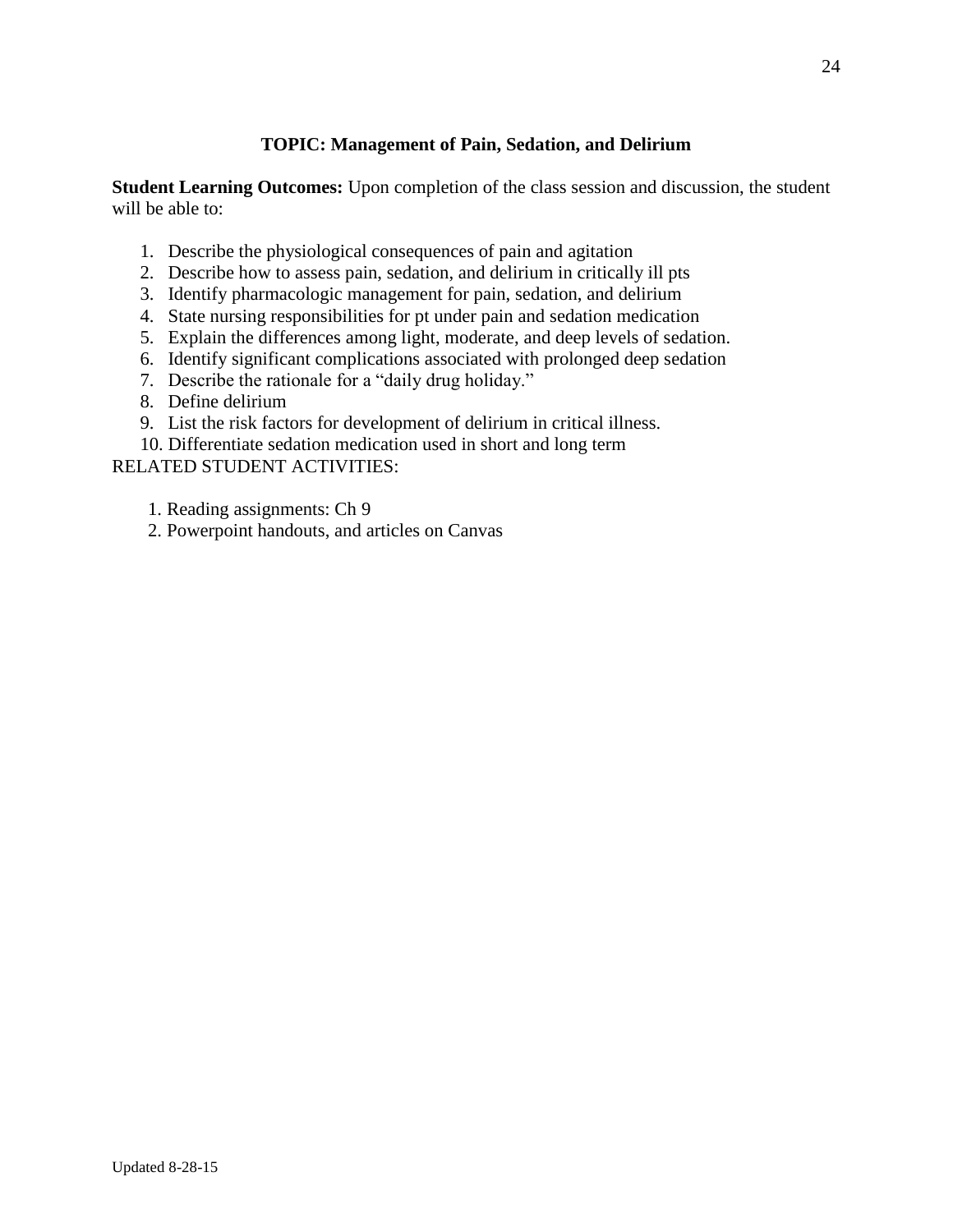## **TOPIC: Hemodynamic and Oxygenation Monitoring**

**Student Learning Outcomes:** Upon completion of the class session and discussion, the student will be able to:

- 1. Describe the purposes of hemodynamic monitoring in critically ill patients
- 2. Describe the purposes of arterial, central venous, and pulmonary artery catheters
- 3. Discuss the concepts of preload, contractility, and afterload.
- 4. Define adult normal values for cardiac output, cardiac index, CVP, and stroke volume.
- 5. Determine the factors influences cardiac output
- 6. Specify the interventions to normalize the cardiac output
- 7. Apply Frank Starling's law to fluid intervention
- 8. Explain the concept of O2 delivery and consumption
- 9. Describe the physiologic components of oxygen delivery.
- 10. Define pathophysiologic conditions that result in impaired oxygenation.
- 11. Classify nursing interventions that increase oxygen Consumption
- 12. Identify factors affecting mixed Venous Oxygen Saturation (Svo2)

- 1. Reading assignments: Ch 13
- 2. Powerpoint handouts and articles on Canvas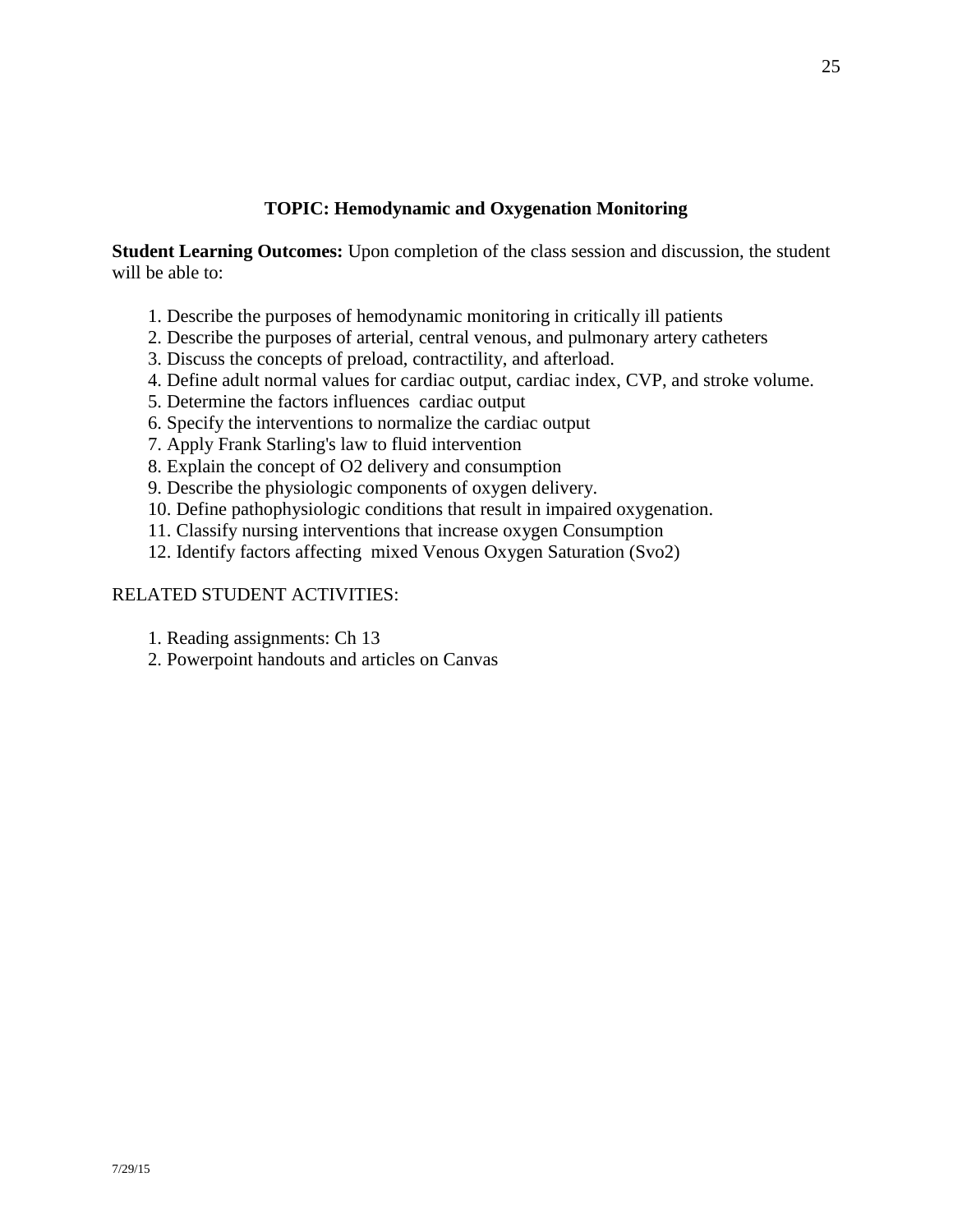## **TOPIC: EKG**

**Student Learning Outcomes:** Upon completion of the class session and discussion, the student will be able to:

- 1. Describe the cardiac conduction system and a normal ECG complex.
- 2. State nursing responsibilities for a patient requiring cardiac monitoring.
- 3. Identify a system for interpreting ECG patterns.
- 4. Identify factors that place a person at risk for developing dysrhythmias.
- 5. Identify common dysrhythmias & describe the treatment of these dysrhythmias.
- 6. Discuss indications for pacemaker & nursing implications.
- 7. Explain how electrolyte variations will affect EKG and the cardiac function

- 1. Reading assignments: Ch 14
- 2. Powerpoint handouts and articles on Canvas
- 3. ECG reading exercise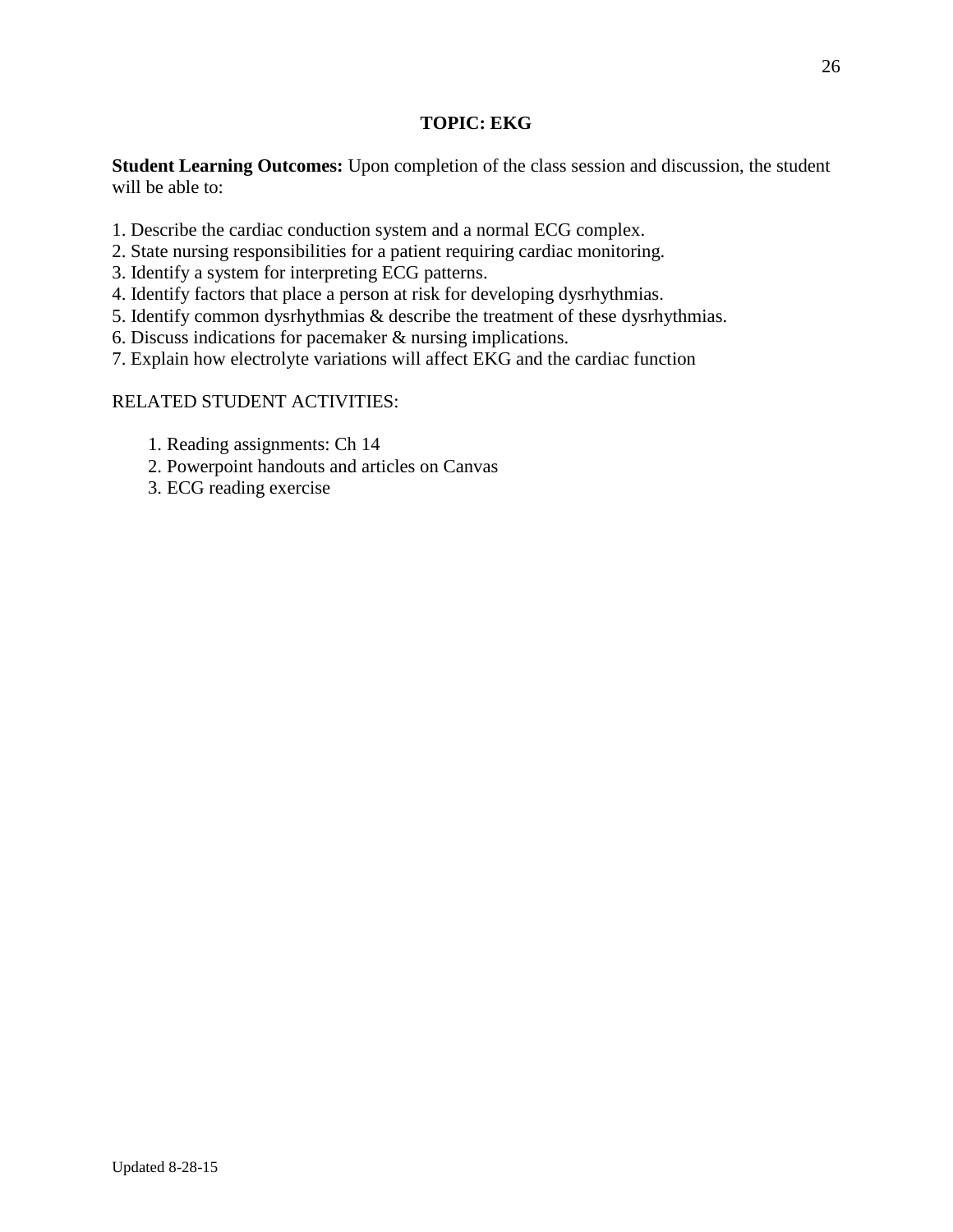## **TOPIC: Cardiovascular alterations and management**

**Student Learning Outcomes:** Upon completion of the class session and discussion, the student will be able to:

- 1. Describe normal coronary artery anatomy and regulation of coronary perfusion.
- 2. Discuss acute coronary syndromes (ACS) including unstable angina, NSTEMI & STEMI.
- 3. Describe the consequences of "acute coronary syndrome"
- 4. Discuss initial collaborative management of a patient presenting with chest pain.
- 5. Differentiate characteristics (signs and symptoms) of stable and unstable angina
- 6. Identify EKG alterations associated with the 3 zones of myocardial infarction
- 7. Describe the hemodynamic consequence of dysrhythmia
- 8. Describe management/treatment of VT and VF
- 9. Describe nursing management of pre-post cardiac cath (PTCI)
- 10. Explain the mechanism of Intraaortic Balloon Pump (IABP)
- 11. Identify purpose and complications of IABP
- 12. Describe Contraindications and Warnings for Thrombolytic Therapy (candidates for fibrinolytic therapy
- 13. Identify the signs of reperfusion in a patient undergoing fibrinolytic therapy.

- 1. Reading assignments: Ch. 15, 16
- 2. Powerpoint handouts and articles on Canvas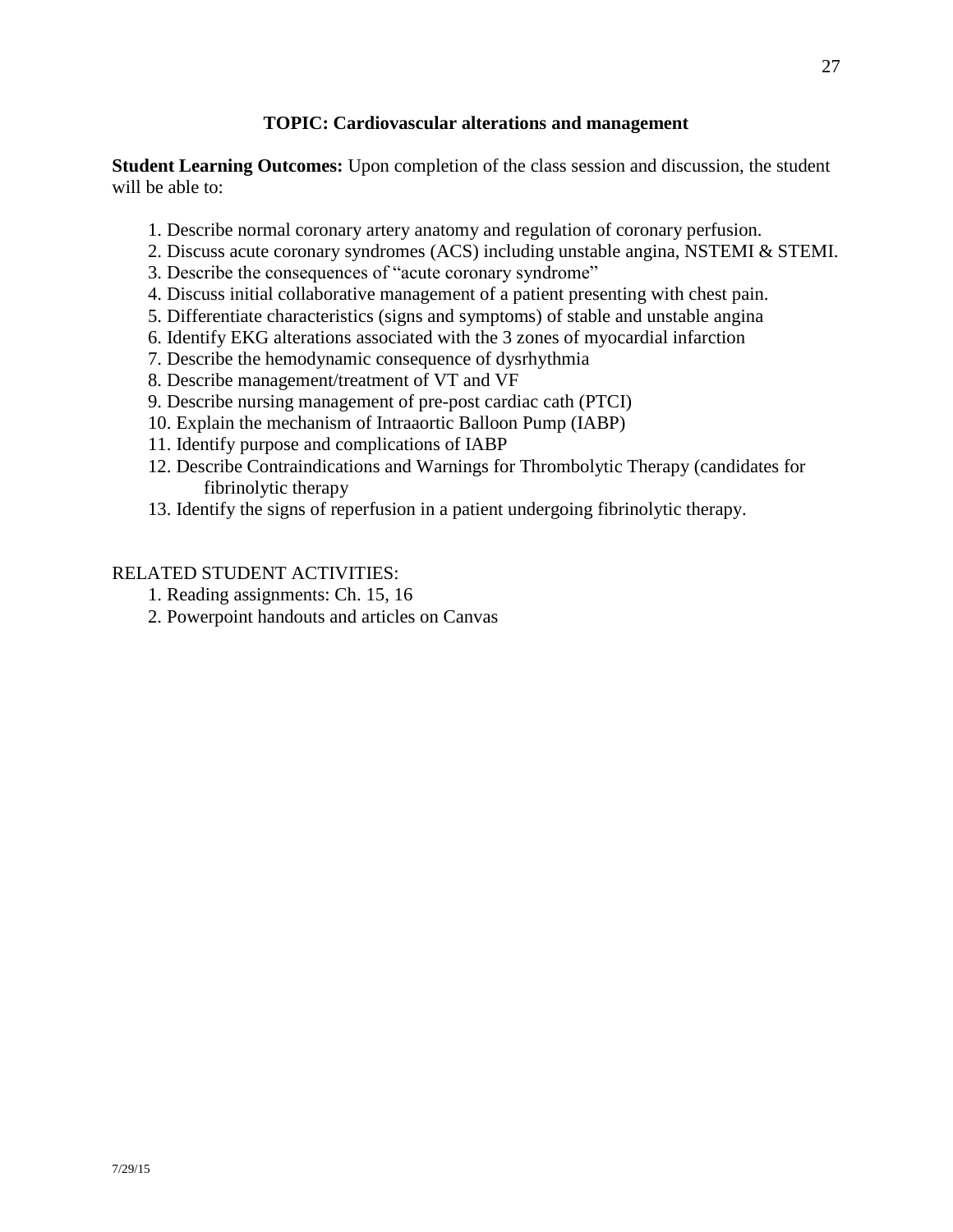## **TOPIC: Shock states and Multiple Organ Dysfunction Syndrome (MODS)**

**Student Learning Outcomes**: Upon completion of the class session and discussion, students will be able to:

1. Describe four functional classifications of shock states.

2. Describe the compensatory mechanism that occur in response to shock states.

3. Compare the physiologic changes that occur during the local inflammatory process and systemic inflammatory response syndrome (SIRS), sepsis, septic shock, & MODS.

4. State nursing assessment, and medical and nursing interventions used in the treatment of shock states.

RELATED STUDENT ACTIVITIES:

1. Reading assignments: Ch. 35

2. Powerpoint handouts and articles on Canvas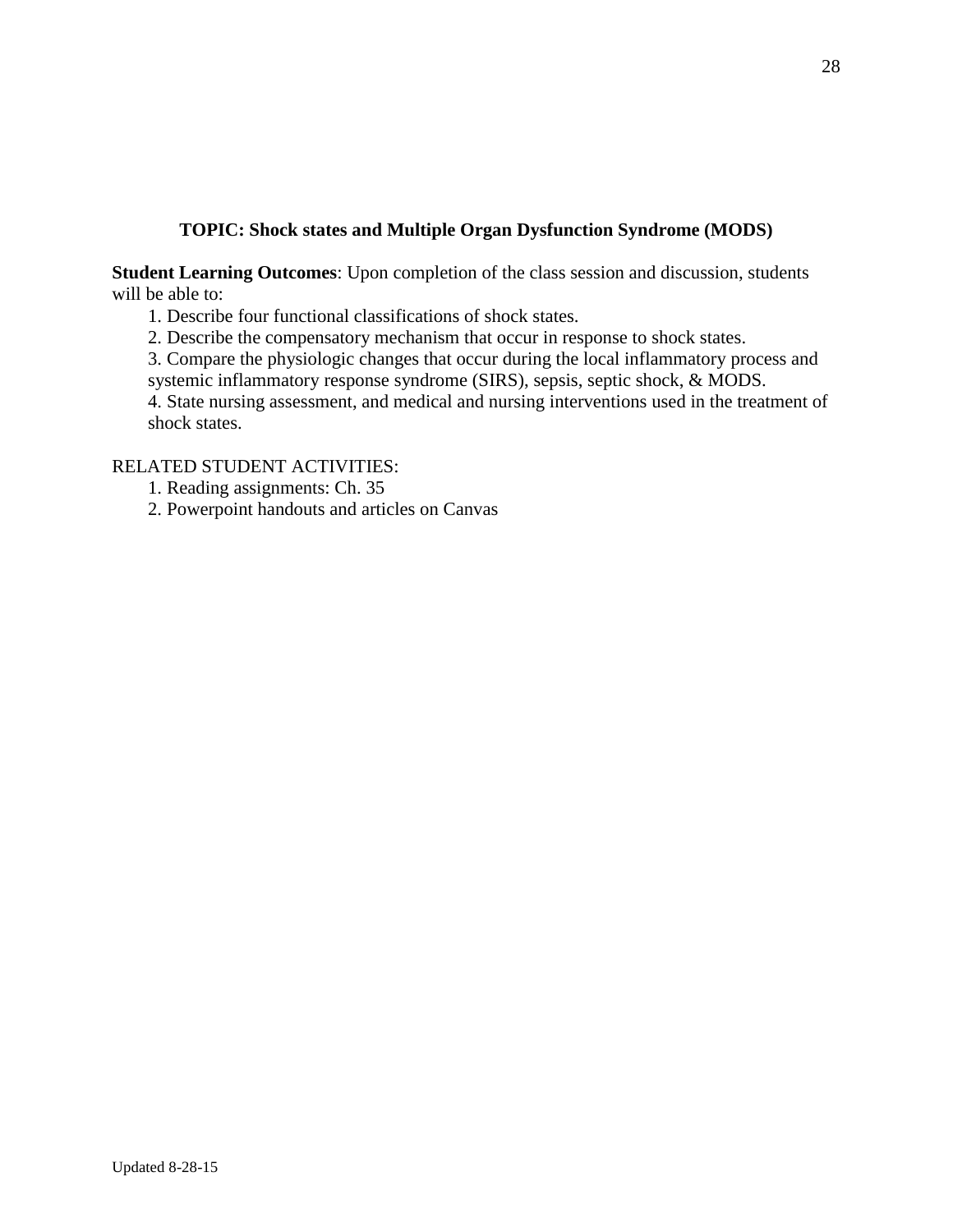#### **TOPIC: Pulmonary alterations**

**Student Learning Outcomes**: Upon completion of the class session and discussion, the student will be able to:

- 1. Explain the principles of pulmonary circulation.
- 2. Discuss the concept of ventilation, pulmonary diffusion & pulmonary perfusion.
- 3. Discuss pulmonary gas exchange.
- 4. Discuss noninvasive methods of monitoring gas exchange.
- 5. Discuss the oxyhemoglobin dissociation curve.
- 6. Interpret arterial blood gases for abnormalities of oxygenation, acid-base, and degree of compensation.
- 7. Explain the basic difference between restrictive and obstructive pulmonary disease.
- 8. Describe the pathophysiologic basis of acute lung injury (ARI)/acute respiratory distress syndrome (ARDS).
- 9. Describe the types of mechanical ventilators and ventilator settings.
- 10. Discuss the major complications of mechanical ventilation.
- 11. Describe the care of the patient requiring mechanical ventilation.

- 1. Reading assignments: Ch. 19-21
- 2. Powerpoint handouts and articles on Canvas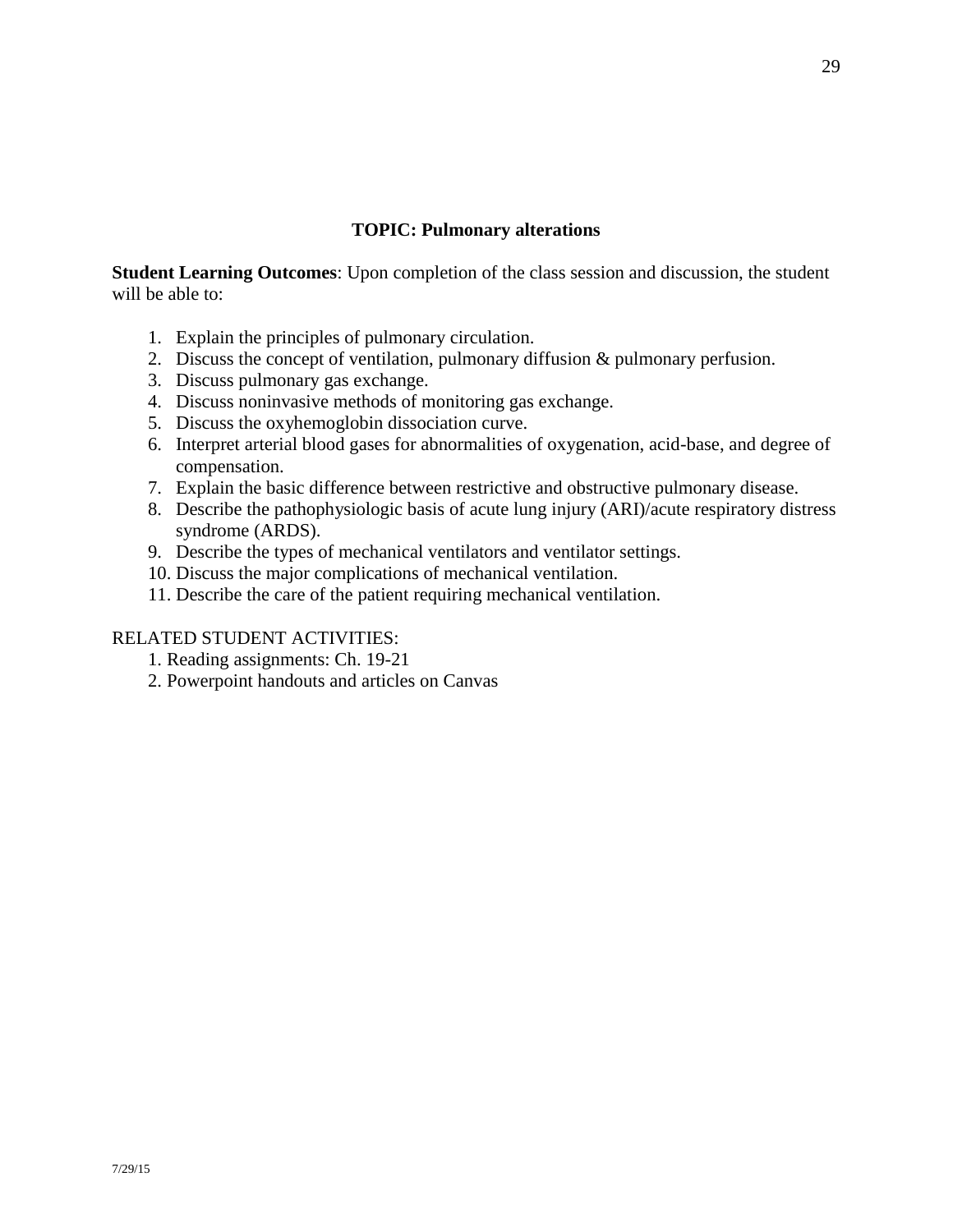## **TOPIC: GI alterations**

**Student Learning Outcomes:** Upon completion of the class session and discussion, the student will be able to:

1. Describe the mechanisms that exist to protect the integrity of GI tract.

2. Describe etiology, pathophysiology, clinical manifestations, and nursing management of acute upper GI bleeding (esophageal varices), hepatic encephalopathy, and end-stage liver disease.

## RELATED STUDENT ACTIVITIES:

1. Reading assignments: Ch. 29-30

2. Powerpoint handouts and articles on Canvas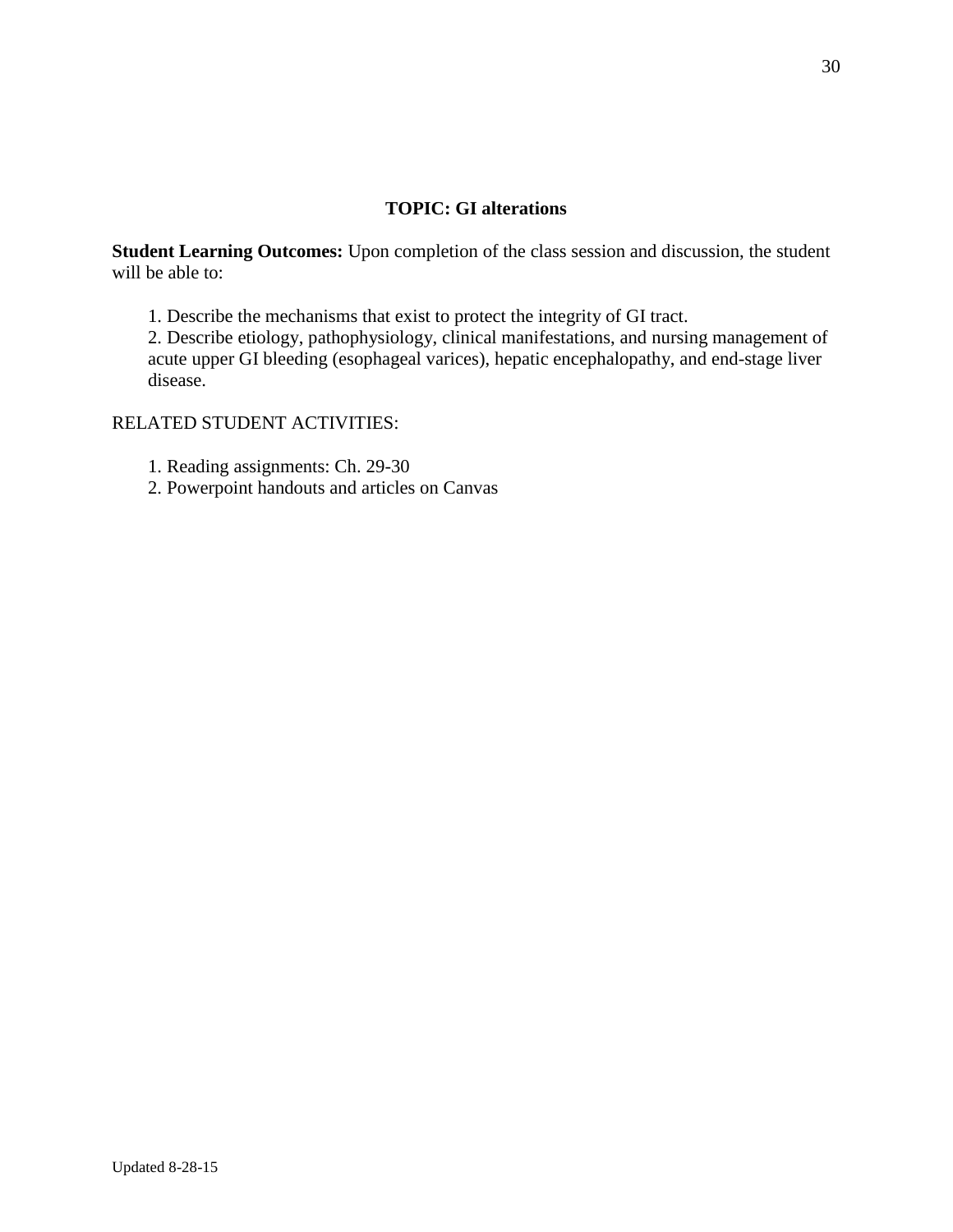#### **TOPIC: Neurologic alterations**

**Student Learning Outcomes:** Upon completion of the class session and discussion, the student will be able to:

- 1. Explain cerebral blood flow.
- 2. Describe the relationship between cerebral oxygenation & metabolism.
- 3. Explain the pathophysiologic mechanisms that produce increased intracranial pressure (ICP)
- 4. Identify causes & effects of increased ICP.
- 5. Discuss Glasgow Coma Scale (GCS).
- 6. Identify abnormal neurologic findings in patients with an altered level of consciousness.
- 7. Identify collaborative interventions used to optimize cerebral tissue perfusion & oxygenation.
- 8. Identify nursing implications in patients with an altered level of consciousness & ICP monitoring.
- 9. Discuss major classifications/pathophysiology of stroke (brain attack) & subarachnoid hemorrhage.
- 10. Discuss collaborative/nursing interventions for the patient with an acute brain attack & subarachnoid hemorrhage
- 11. Identify different types of closed-head injury & complications.
- 12. Discuss medical and nursing interventions for treatment of complications associated with closed-head injury.
- 13. Discuss medical/nursing interventions for patients with spinal cord injury and complications.
- 14. Differentiate complete and incomplete spinal cord injury.
- 15. Discuss the results of damage to upper and lower motor neurons.

- 1. Reading assignments: Ch. 23-24
- 2. Powerpoint handouts and articles on Canvas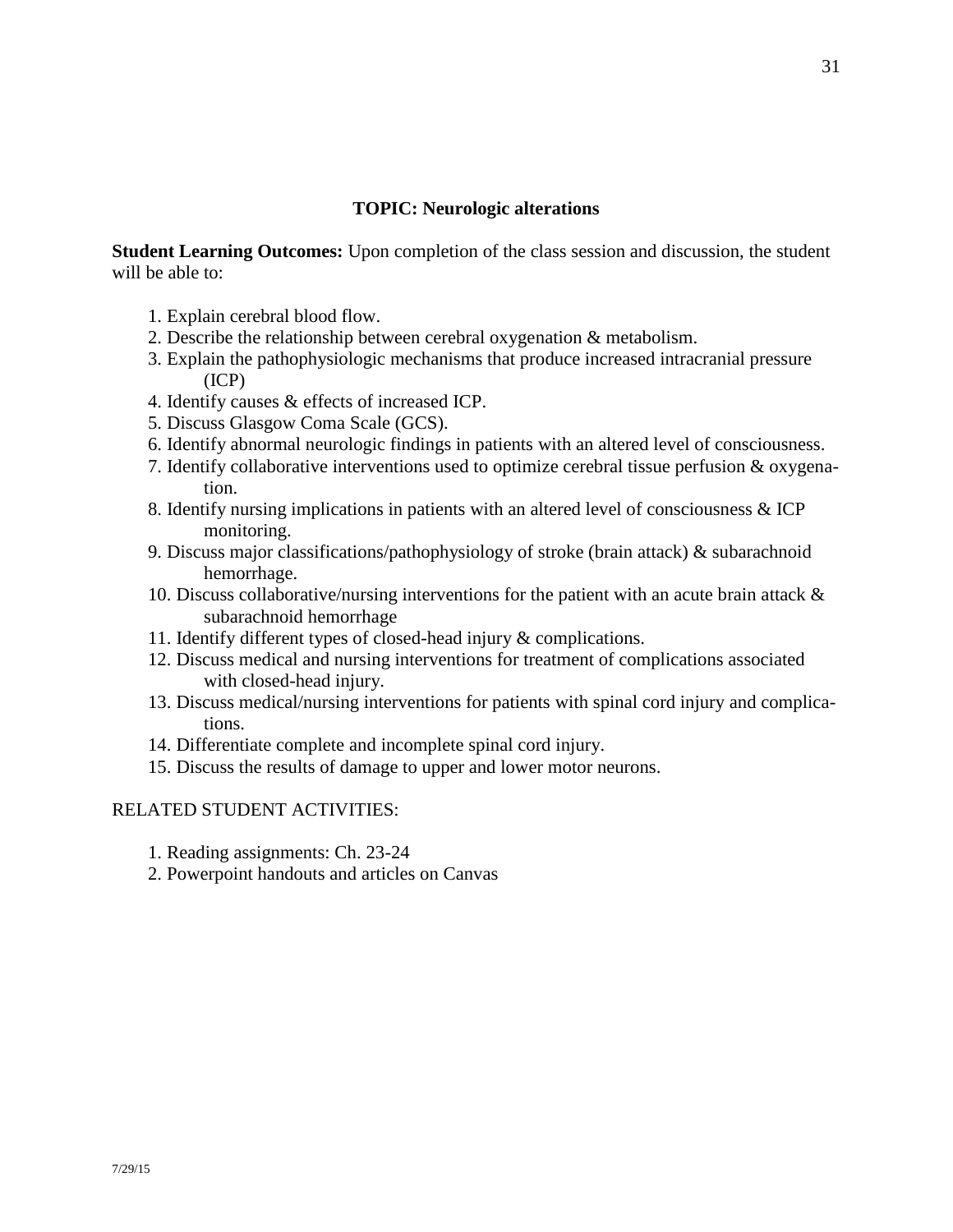## **TOPIC: Endocrine alterations/fluid electrolyte imbalance**

**Student Learning Outcomes**: Upon completion of the class session and discussion, the student will be able to:

- 1. Discuss DI, SIADH, thyrotoxic crisis, & myxedema coma.
- 2. Explain the adrenal gland function and its response to stress.
- 3. Describe effects of insulin on metabolism
- 4. Discuss the pathophysiology, clinical manifestations, nursing management of hypoglycemia, DKA, and hyperglycemic hyperosmolar state (HHS).
- 5. Discuss the acute care nursing implications of chronic diabetic complications.
- 6. Discuss fluid imbalance, including edema, third spacing, fluid volume deficit, and fluid volume excess.
- 7. Discuss the nursing implications associated with fluid imbalances.
- 8. Discuss the electrolyte imbalances and managements.

- 1. Reading assignments: Ch. 32-33
- 2. Powerpoint handouts and articles on Canvas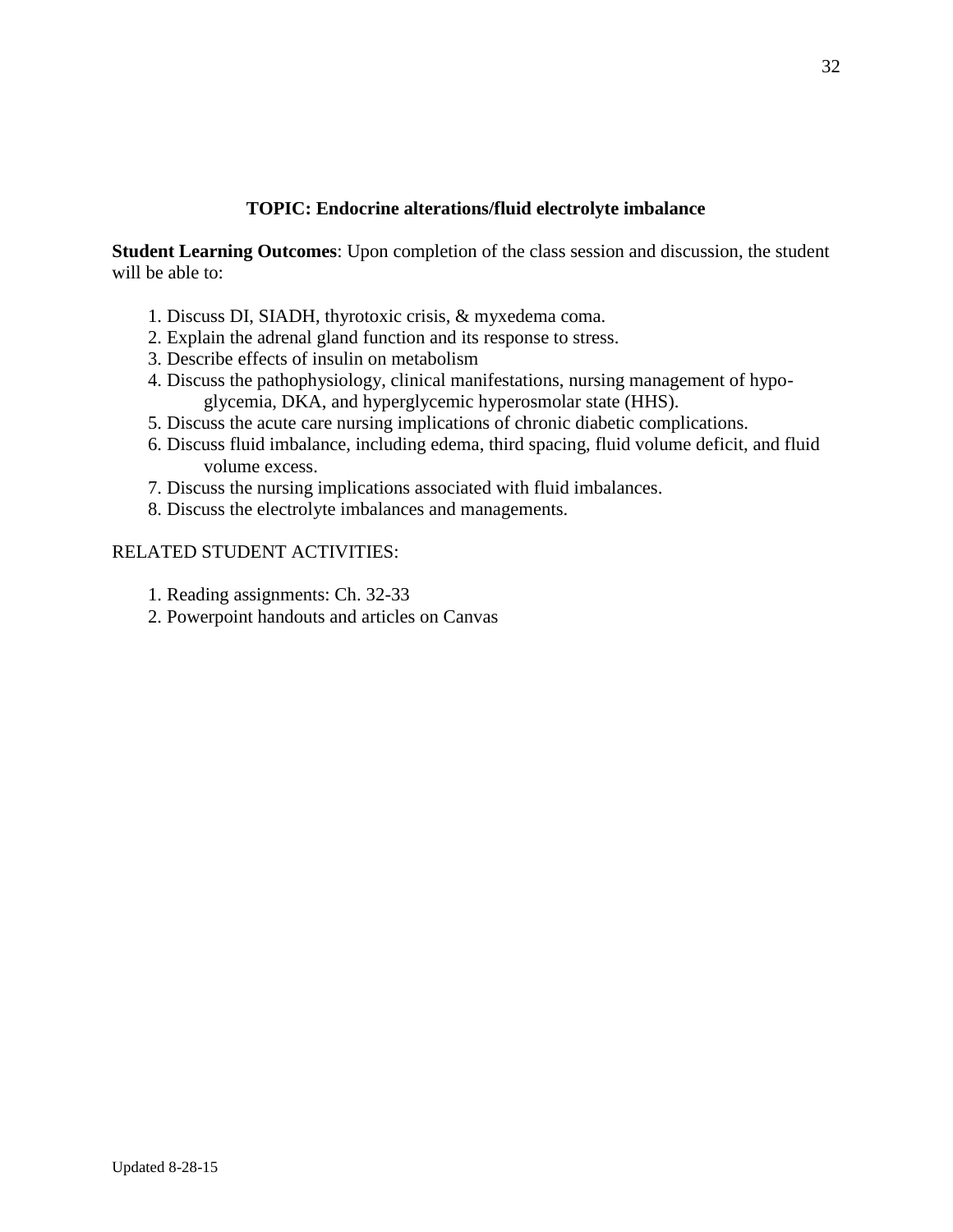#### **TOPIC: Renal alterations**

Student Learning Outcomes: Upon completion of the class session and discussion, the student will be able to:

- 1. Identify the categories of acute renal failure. Prerenal, intrarenal, & postrenal.
- 2. Describe the phases of acute renal failure.
- 3. Describe the effects of renal dysfunction on body systems.
- 4. Discuss collaborative management and nursing management of the patient with renal failure: Peritoneal dialysis, hemodialysis, & Continuous renal replacement therapy.
- 5. Discuss the implications of caring for a high-acuity patient who has chronic kidney disease.

- 1. Reading assignments: Ch. 25-27
- 2. Powerpoint handouts and articles on Canvas